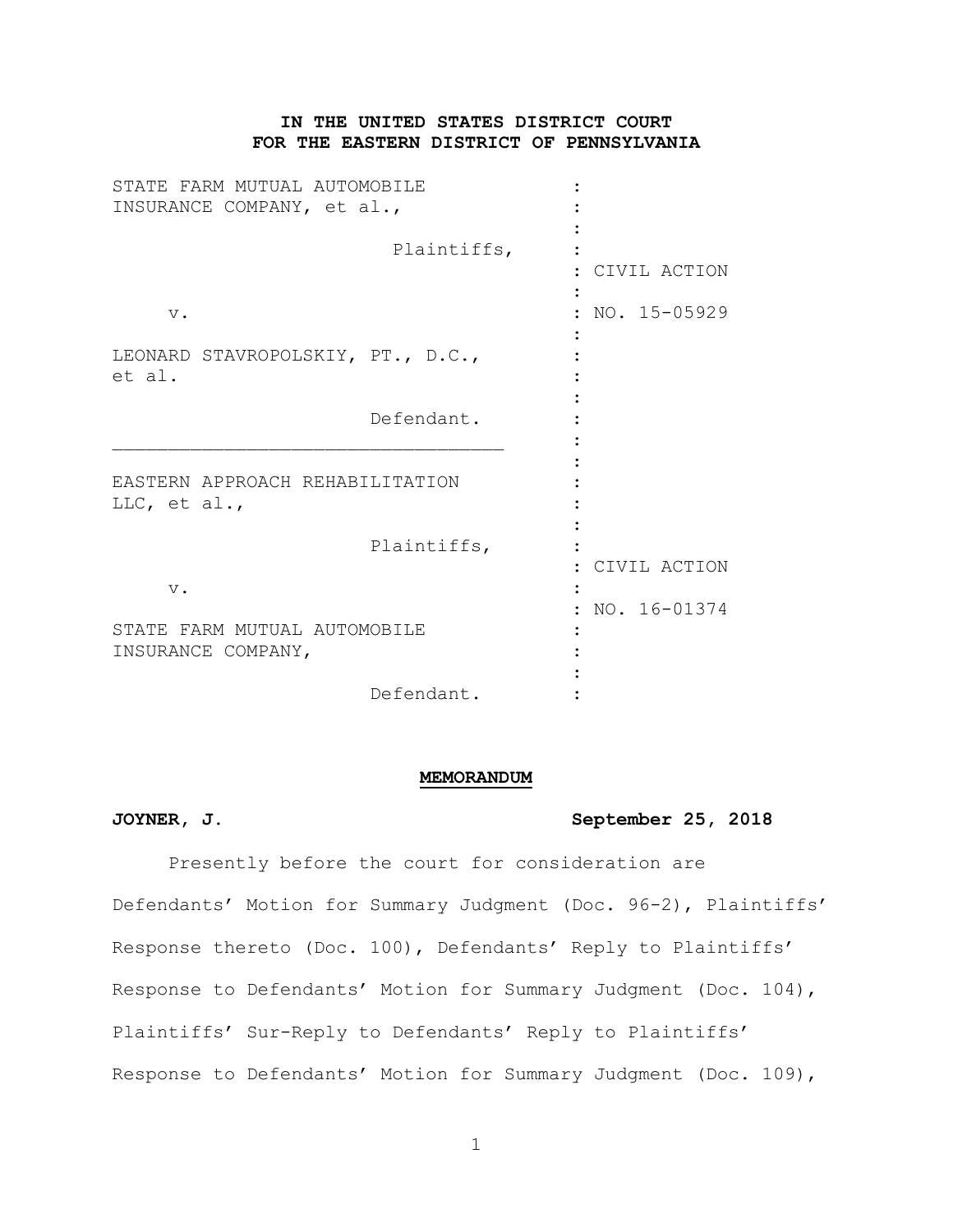as well as Plaintiffs' Motion for Partial Summary Judgment (Doc 97), Defendants' Response thereto (Doc. 98), Plaintiffs' Reply to Defendants' Response to Plaintiffs' Motion for Partial Summary Judgment (Doc. 105), and Defendants' Sur-Reply to Plaintiffs' Reply to Defendants' Response to Plaintiffs' Motion for Partial Summary Judgment (Doc. 108). As we explain in the paragraphs that follow, Defendants' Motion for Summary Judgment is DENIED and Plaintiffs' Motion for Partial Summary Judgment is GRANTED.

#### **I. FACTUAL BACKGROUND**

This case arises from allegations of a complex scheme of medical insurance fraud to induce payment by the insurer. Plaintiffs, State Farm Mutual Automobile Insurance Company and State Farm Fire and Casualty Company (State Farm), allege insurance fraud under 18 Pa.C.S.A. §4117 et. seq. and common law fraud, by Eastern Approach Rehabilitation, LLC ("Eastern Approach"); Aquatic Therapy of Chinatown, Inc. ("Aquatic Therapy"); Leonard Stavropolskiy, P.T., D.C. ("Stavropolskiy); and Joseph Wang, P.T., D.C. ("Wang"), Defendants. Plaintiffs claim Defendants defrauded them by "1) failing to legitimately examine patients, 2) creating records with pre-determined findings rather than properly recording what transpired during examinations, and 3) providing the same treatment for nearly every patient, regardless of whether or not it was medically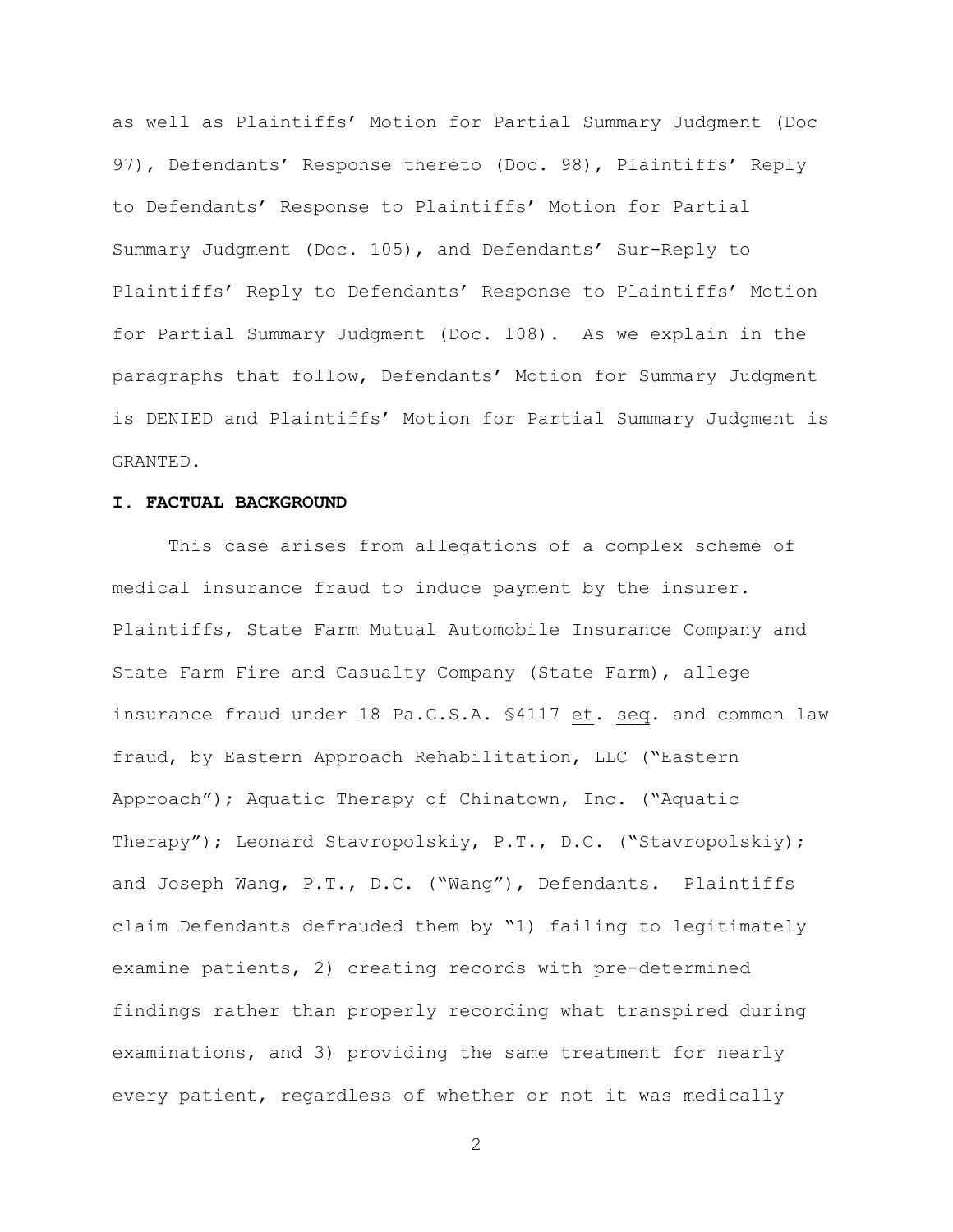necessary." State Farm Mut. Auto. Ins. Co. v. Stavropolskiy, 2016 WL 2897427, at \*3 (E.D. Pa. May 18, 2016), (Doc. No. 28). Plaintiffs also allege Defendants deliberately concealed their fraud in order to induce payment by using the software "Write Pad." Defendants allegedly used "WritePad" to make their "observations, diagnoses, and treatment appear to vary from patient to patient" when the language was falsified by a cut and paste method of record entry. Id. at 3. Plaintiffs allege statutory insurance fraud, common law fraud, and unjust enrichment by Defendants, and they seek damages, restitution and a declaratory judgment. Id. at 4. Defendants contend that Plaintiffs discovered the alleged fraud before the commencement of the limitations period and that Plaintiffs could not, therefore, have reasonably relied on Defendants' misrepresentations in making insurance payments. Defendants ask the Court to grant summary judgment on all counts.

## **II. LEGAL STANDARD**

Summary judgment is appropriate when "the movant shows that there is no genuine dispute as to any material fact and the movant is entitled to judgment as a matter of law." Fed. R. Civ. P. 56(a). A court must construe "all evidence. . . .in the light most favorable to the party opposing summary judgment" Anderson v. Liberty Lobby, Inc., 477 U.S. 242, (1986) and "draw all reasonable inferences in that party's favor." Burton v.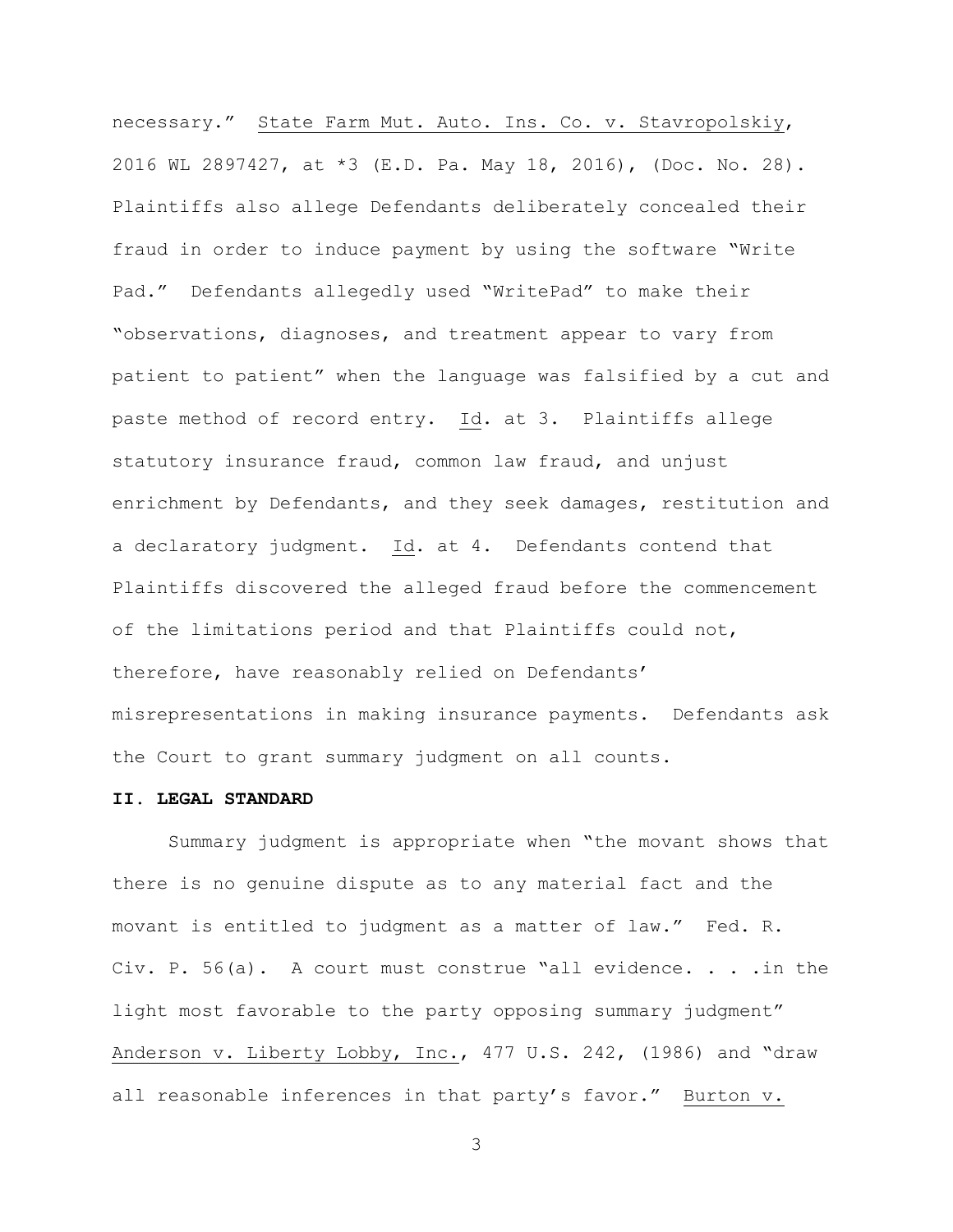Teleflex, Inc. 707 F.3d 417, 425 (3d Cir. 2013). The burden is on the moving party to demonstrate that "the evidentiary record presents no genuine issue of material fact," Willis v. UPMC Children's Hosp. of Pittsburgh, 808 F.3d 638, 643 (3d Cir. 2015). To survive a motion for summary judgment and proceed to the jury, the non-movant must establish a genuine issue of material fact. Matushita Elec. Indus. Co., v. Zenith Radio Corp., 475 U.S. 574, 575 (1986). Determining whether an issue of fact is material and genuine, we assess whether it "'affects the outcome of the suit under the governing law and could lead a reasonable jury to return a verdict in favor of the nonmoving party.'" Parkell v. Danberg, 833 F.3d 313 (3d. Cir. 2016) (quoting Willis, 808 F.3d at 643; Anderson, 477 U.S. at 248).

# **III. Discussion**

Defendants assert three arguments for summary judgment. First, Defendants argue that Plaintiffs' claim for relief under Statutory Insurance Fraud is barred by the statute of limitations. Second, Defendants argue Plaintiffs' claim for relief under common law fraud is barred because Plaintiffs cannot prove they 'justifiably relied' on Defendants' records and therefore were not fraudulently induced to make payments. Third, Defendants raise the affirmative defense of laches on the grounds that they were prejudiced by Plaintiffs' 'inexcusable delay' in bringing this fraud action.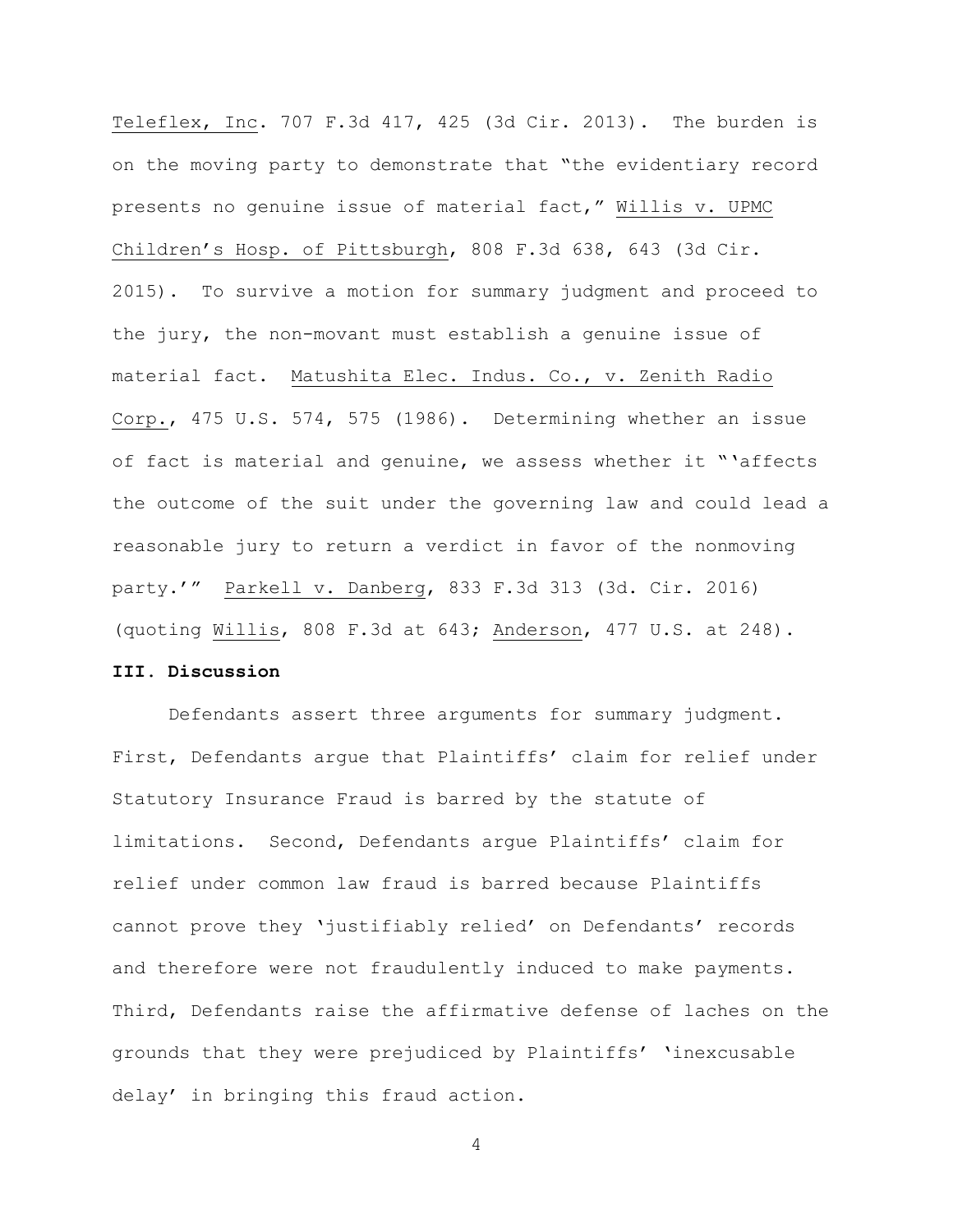### *A. Statutory Insurance Fraud*

Plaintiffs allege Defendants committed Statutory Insurance Fraud under 18 Pa.C.S.A. §4117 et. seq. by submitting "false, fraudulent, incomplete and/or misleading information concerning facts material to. . . insurance claims." (Pl. Am. Comp. at 28, Doc. No. 20). Defendants argue that Plaintiffs' allegations of statutory fraud, pertaining to payments made before October 30, 2013, are barred by the two-year statute of limitations. Pa.C.S.A. §5524 (7). The two-year period may be tolled in certain circumstances. "[A]lthough the right to institute suit may arise, a party may not, despite the exercise of diligence, reasonably discover that he has been injured. In such cases the statute of limitations does not begin to run at the instant the right to institute suit attaches, rather the discovery rule. . . tolls the running of the applicable statute of limitations until the point where the complaining party knows or reasonably should know that he has been injured and that his injury has been created by another party's conduct." Crouse v. Cyclops Industries, 745 A.2d 606, 612 (Pa. 2000). Additionally, the doctrine of fraudulent concealment may toll the statute of limitations "if through fraud or concealment, [the defendant] causes the plaintiff to relax his vigilance or deviate from his right of inquiry into the facts. Fine v. Checcio, 870 A.2d 860 (Pa. 2005). "[I]t is for the jury to say whether the remarks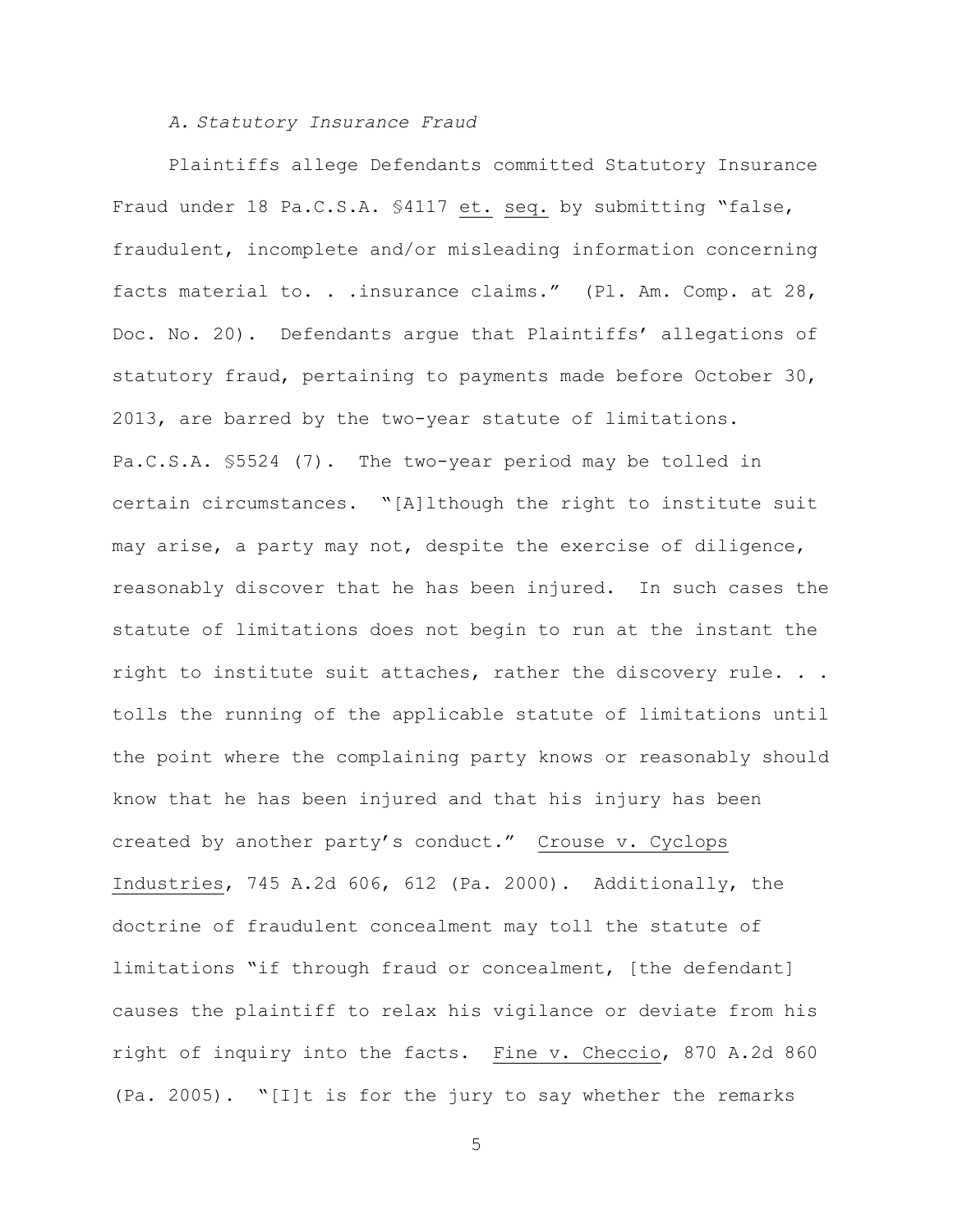that are alleged to constitute the fraud or concealment were made." Id.

The time at which Plaintiffs knew or reasonably should have known of the alleged fraud is a material issue of fact in this case because whether the statute of limitations will be tolled depends on this question. See id. at 863 (At summary judgment, the relevant question is "whether there are genuine issues of material fact as to whether [Plaintiff] knew or was unable to know, despite the exercise of reasonable diligence, that [Plaintiff] was injured"). This material issue is inappropriate for summary judgment because, "the point at which the complaining party should reasonably be aware that he has suffered injury is a factual issue 'best determined by the collective judgment, wisdom and experience of jurors." Id. (quoting White v. Owens-Corning Fiberglas Corp., 668 A.2d 136, 144 (1995), (quoting Petri v. Smith*,* 453 A.2d 342, 347 (Pa. Super. 1982))). E.g., Longbottom v. Hayman, 2018 WL 3831393, slip op. at 2 (E.D. Pa. August 13, 2018) ("'[T]he point of time at which the injured party should reasonably be aware that he…has suffered an injury is generally an issue of fact to be determined by the jury…'" (quoting Downey v. First Indem. Ins., 214 F.Supp. 3d 414, 429 (E.D. Pa. 2016) (quoting Knopick v. Connelly, 639 F.3d 600, 611 (3d Cir. 2011)); see Schmidt v. Skolas, 770 F.3d 241, 251 (3d Cir. 2014) (quoting Crouse v.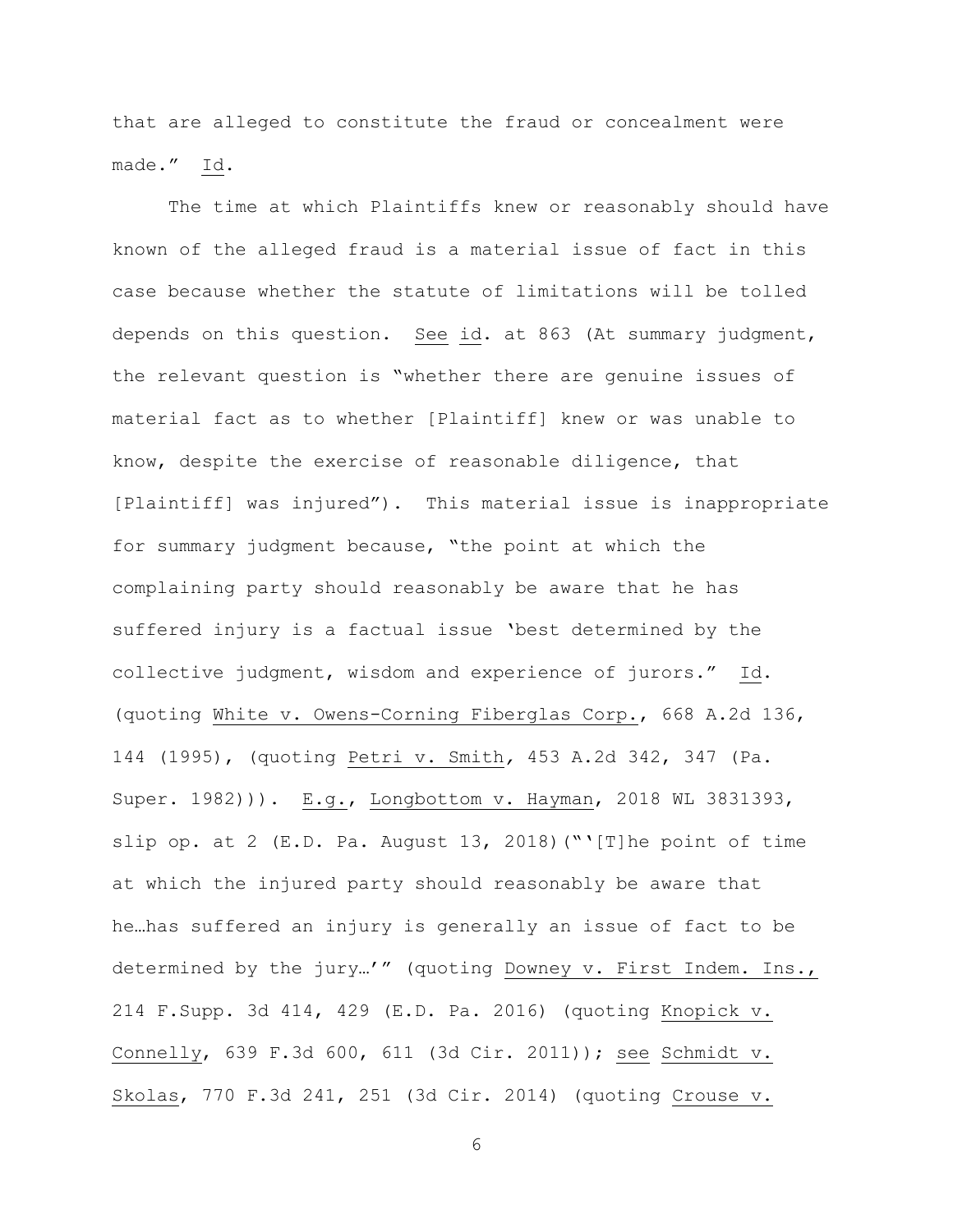Cyclops Industries, 745 A.2d 606, 611 (Pa. 2000) ("[O]nly where the facts are so clear that reasonable minds *cannot differ* may the commencement of the limitations period be determined as a matter of law").

Defendants argue that the statute of limitations should not be tolled under the "discovery rule" or the doctrine of "fraudulent concealment." Fine, 870 A.2d at 859. Although "the determination concerning the plaintiff's awareness of the injury and its cause is fact intensive, and therefore, ordinarily is a question for a jury to decide," Wilson v. El-Daief, 964 A.2d 354, 362 (Pa. 2009), Defendants argue there is no genuine dispute that Plaintiffs knew or reasonably should have known of the alleged fraud before October 30, 2015. However, Plaintiffs claim they were unable to discover the alleged fraud until, after examining the totality of Defendants' records, receiving help from legal counsel and a pre-suit medical expert trained to discern record falsification, they were able to identify "evidence of the pervasive and fraudulent patterns." (Pl.'s Br. in Resp. to Def.'s Br. in Supp. of Mot. for Summ. J., at 12, Doc. No. 100; Pl.'s S.R. to Def.'s R. to Pl.'s Resp. to Def.'s Br. in Supp. of Mot. for Summ. J., at 2, Doc. No. 109).

Defendants present their argument for summary judgment against the statutory insurance fraud claim in four stages; each stage tries to establish that indisputably, Plaintiffs knew or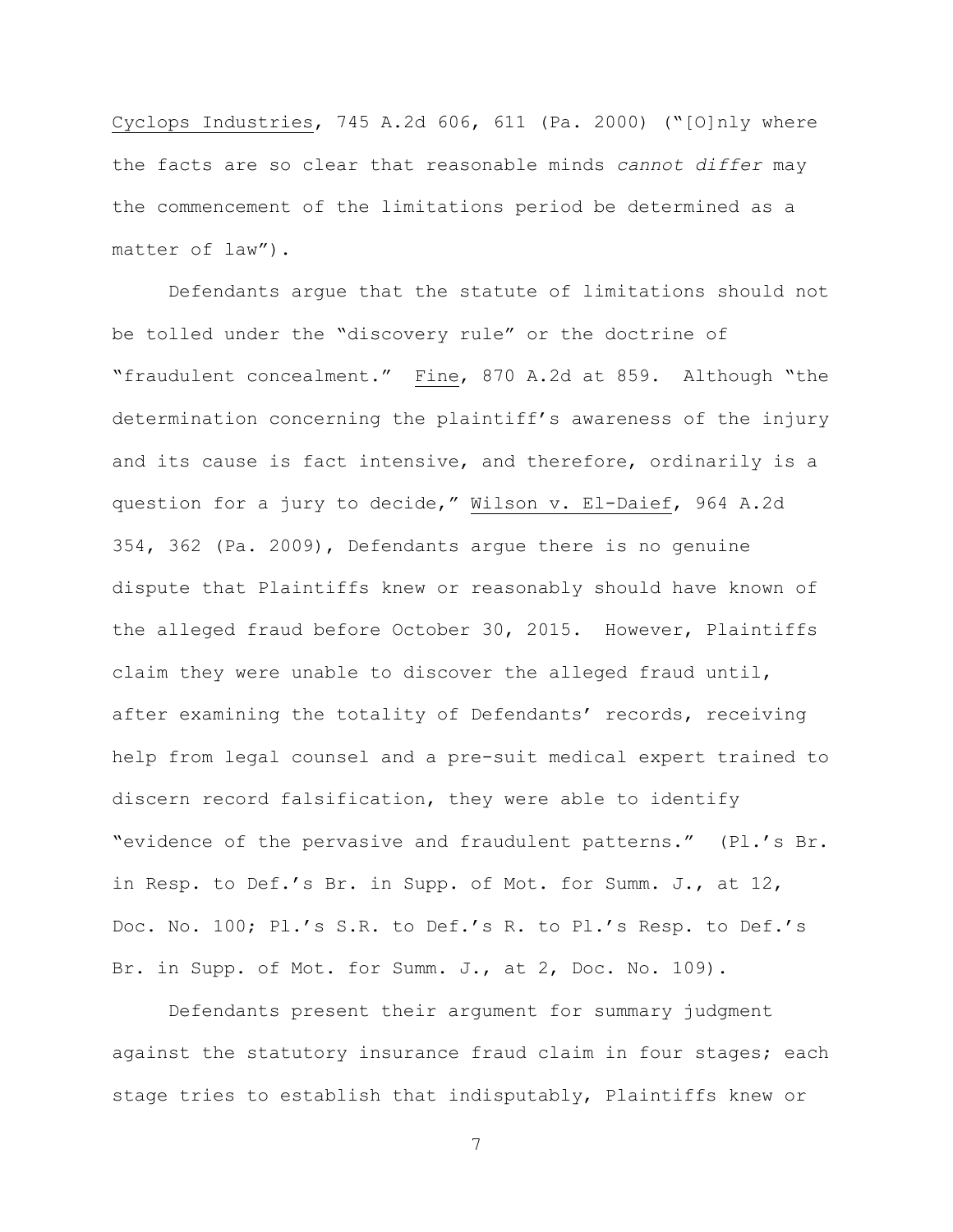should have known of the alleged fraud before October 30, 2015. (Def.'s Br. in Supp. of Mot. for Summ. J. at 32, Doc. No. 96-2). In the first stage of their argument for summary judgment on the commencement of the limitations period, Defendants show evidence that between 2005 and 2010, Plaintiffs referred claims involving Defendants to State Farm's fraud investigation unit (SIU); that Plaintiffs took note when attorney Adrien Reid represented a claimant because Reid was known by Plaintiffs to "solici[t] accident victims;" that Plaintiffs referred Defendants' claims to the law firm Goldberg, Miller & Rubin; and that Plaintiffs questioned Defendant Wang about his use of the WritePad software. Id. at 5-8. Defendants argue this evidence establishes beyond dispute when Plaintiffs knew or should have known of the alleged fraud. Yet Defendants impermissibly rely on inference: "The drawing of legitimate inferences from the facts are jury functions, not those of the judge." Thomas v. Coopersmith, 663 F. App'x 120, 122 (3d Cir. 2016); see Robertson v. Allied Signal, Inc., 914 F.2d 360, 382 (3d Cir. 1990) ("[a]n inference based upon a speculation or conjecture does not create a material factual dispute sufficient to defeat entry of summary judgment").

Plaintiffs dispute that the mere handling of a claim by their fraud investigation unit means they "knew" of the complex fraud scheme before the commencement of the limitations period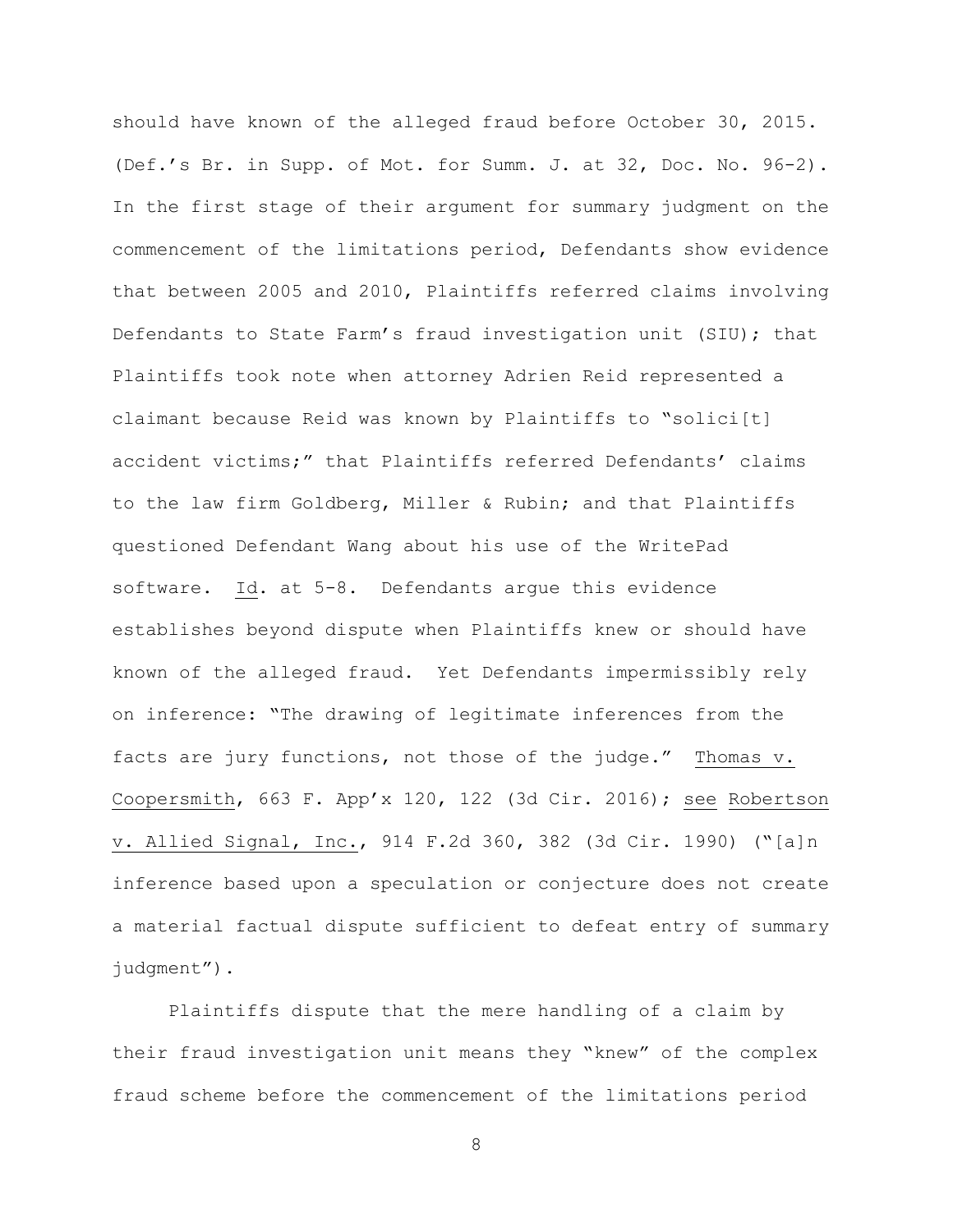in October, 2013. "The [SIU] unit in fact simply handles claims that may have suspicious indicators. . . . Defendants have not and cannot – show that the fact a claim is handled by SIU is tantamount to a determination by [Plaintiffs] that 'fraud' has occurred.'" (Pl.'s Br. in Resp. to Def.'s Br. in Supp. of Mot. for Summ. J. at 17, fn. 2, Doc. No. 100). A reasonable factfinder, finding Plaintiffs' testimony credible, could conclude that sending a claim to the fraud unit did not mean Plaintiffs' investigators had "discovered" the alleged fraud scheme. Plaintiffs have established that this fact is genuinely disputed and relies on credibility determinations. See e.g. Thomas v. Coopersmith, 663 F.App'x 120, 122 (3d Cir. 2016) ("Credibility determinations, the weighing of the evidence…are jury functions, not those of the judge.")

Along the same lines, Defendants rely on an inference that if Plaintiffs became aware as early as 2010 that Defendants used WritePad (Def. Ex. D, at 46), Plaintiffs must have known that Defendants were using WritePad to help falsify hundreds of treatment records. On the contrary, this Court already clarified in denying Defendants' Motion to Dismiss, "[t]he service provided by [WritePad]. . .does not violate Pennsylvania insurance fraud." State Farm Mut. Auto. Ins. Co. v. Stavropolskiy, No. 15-CV-5929, 2016 WL 2897427, at \*2 (E.D.Pa. May 18, 2016). Although Plaintiffs learned in 2007 that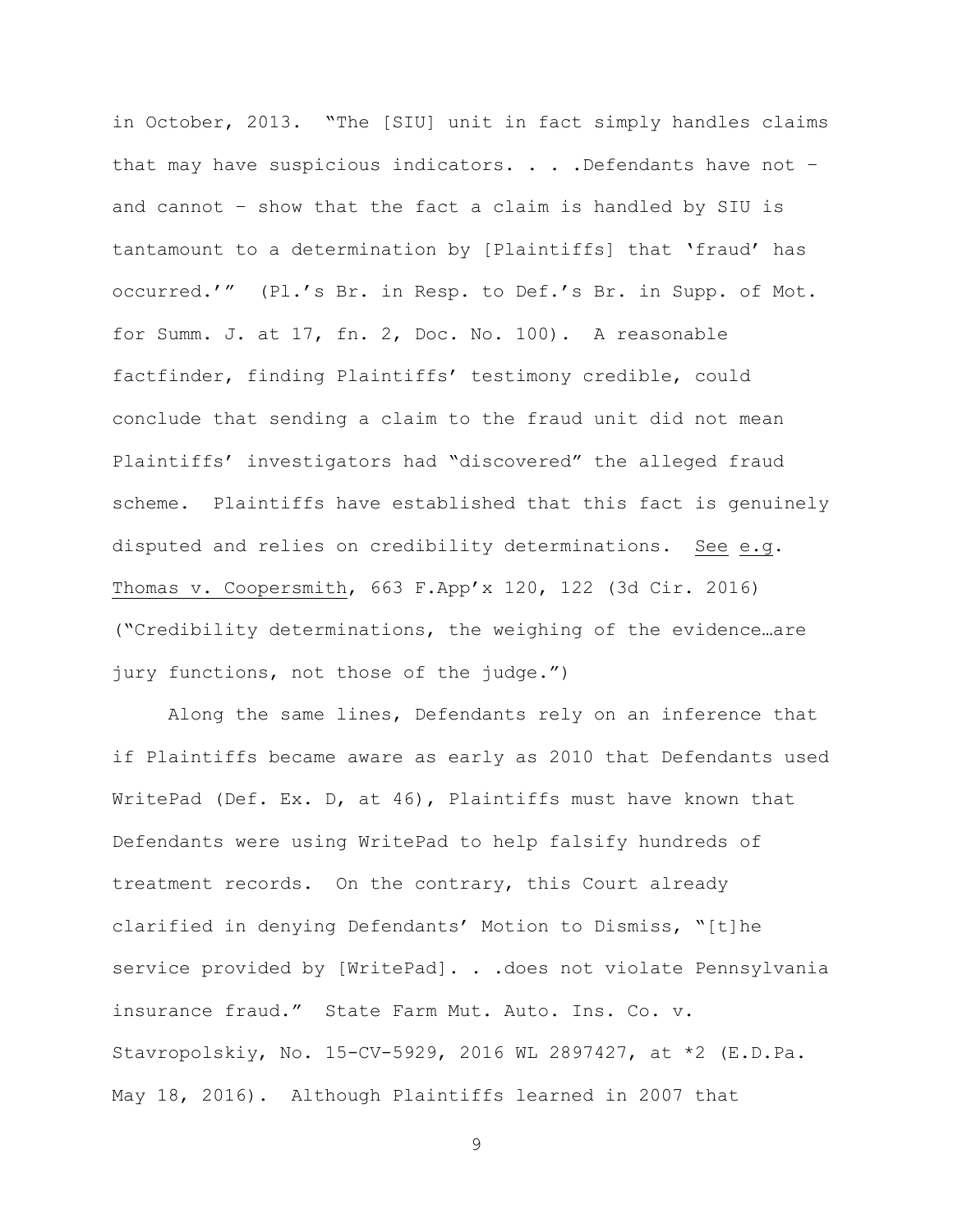Defendants were using WritePad, a reasonable factfinder could find that Plaintiffs did not at that point know that Defendants were using the software to conceal a complex fraud scheme.

The second stage of Defendants' argument that Plaintiffs' statutory fraud claim is time barred focuses on a 2011 treatment record (Def. Ex. G) that alerted Plaintiffs to the "cut and paste" method for falsifying treatment records. (Def.'s Br. in Supp. of Mot. for Summ. J. at 10 – 11, Doc. No. 96-2). Defendants infer that because Mr. Holland, an attorney helping Plaintiffs investigate potentially fraudulent claims, brought the possibility of a "cut and paste" method to the attention of Mr. Costanzo, (SIU fraud investigator and Plaintiffs' corporate designee), at that point Plaintiffs indisputably knew or reasonably should have known of the alleged fraud scheme. Plaintiffs dispute this, claiming that although Mr. Costanzo "had questions regarding Defendants, he did not suspect that Defendants were engaged in fraud at that time," (Pl. Ex. G, p. 60), and that it was not until one year later, in November, 2013, that Plaintiffs "open[ed] a 'multi-claim investigation' or 'project' regarding Defendants." (Pl. Ex. I). This question will turn on whether a jury finds Plaintiffs' testimony as to when they discovered the fraud credible, and is therefore not suitable for summary judgment.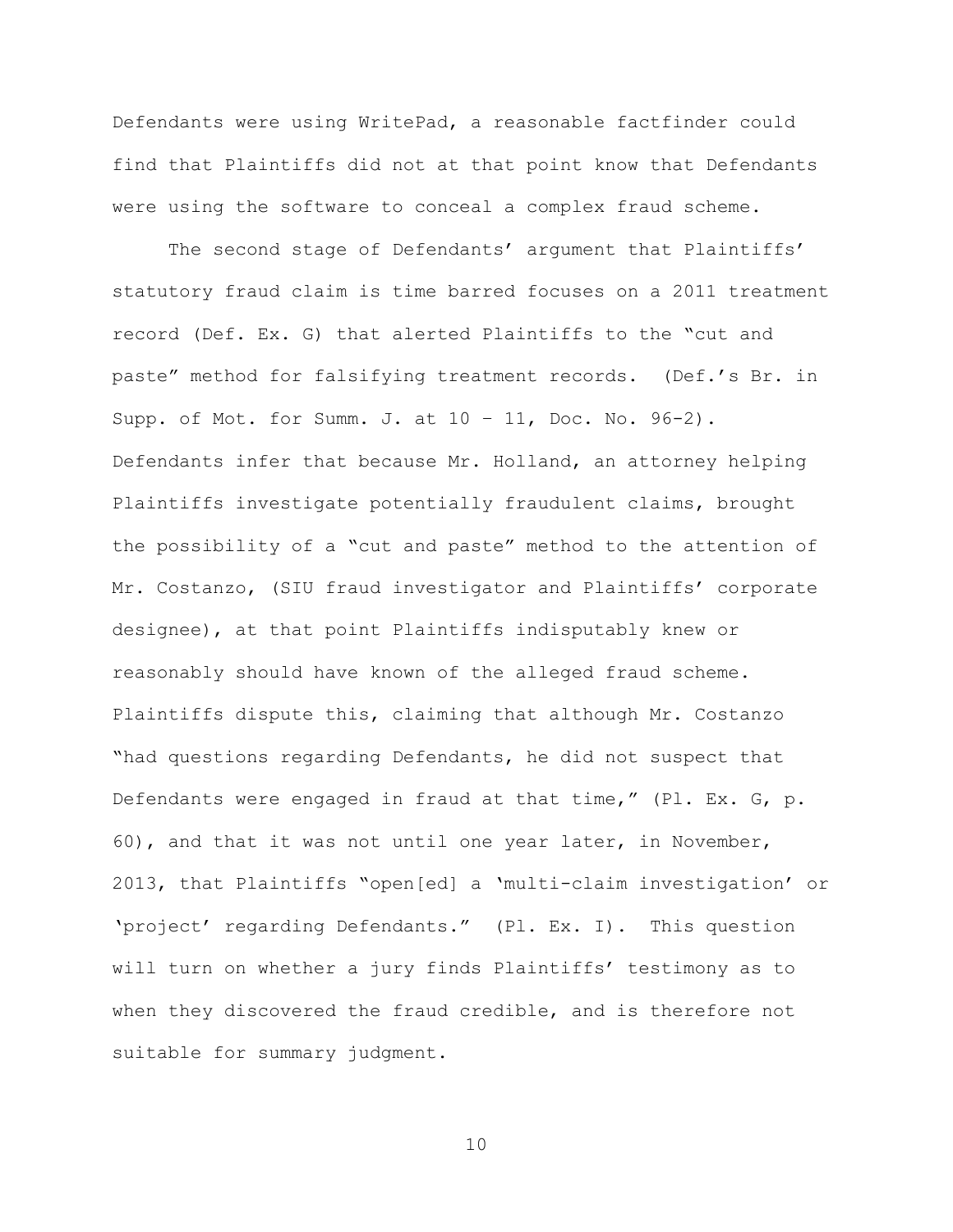In the third stage of their statute of limitations argument, Defendants show evidence that Goldberg, Miller & Rubin (one of multiple law firms to which Plaintiffs directed claims that had been flagged as potentially fraudulent, (Def. Ex. M), submitted invoices to Plaintiffs between 2011 and 2013 as part of a RICO investigation of Defendants. (Def. Ex. J). Defendants make a leap from the existence of these invoices to the assumption that "[t]here is simply no explanation for Goldberg, Miller & Rubin including Aquatic Therapy on its RICO Investigation invoices to John Costanzo other than the fact that Goldberg, Miller & Rubin and Mr. Costanzo had already been working in concert to 'investigate' the treatment and billing being performed at both facilities." (Def.'s Br. in Supp. of Mot. for Summ. J. at 13, Doc. No. 96-2).

Furthermore, Plaintiffs dispute Defendants' suggestion that the act of referring third-party lawsuits involving potential fraud to Goldberg, Miller & Rubin proved a "shadow investigation." Plaintiffs claim they "routinely referred third-party lawsuits entirely unrelated to any 'investigation' of a medical provider involving Defendants' patients to several other law firms during this time period and afterwards." (Pl.'s Br. in Resp. to Def.'s Br. in Supp. of Mot. for Summ. J. at 10, Doc. No. 100). Therefore, a reasonable factfinder could find that Plaintiffs' decision to involve the Goldberg, Miller &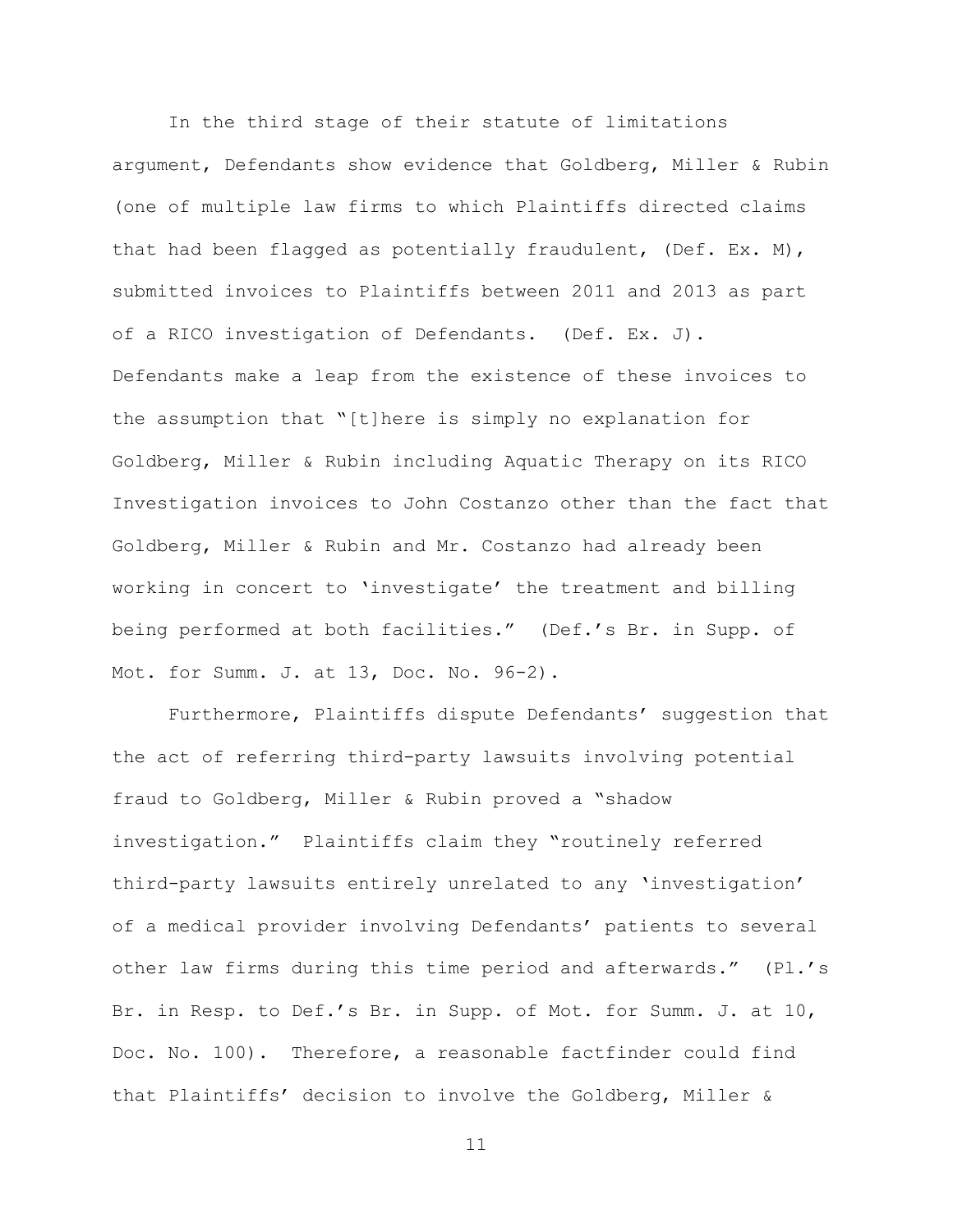Rubin law firm did not, on its own, signal they had discovered the complex fraud scheme before October, 2013. "[T]he drawing of legitimate inferences from the facts are jury functions, not those of the judge." Thomas, 663 F. App'x at 122.

In the fourth stage of their chain of inferences about when Plaintiffs discovered their injury, Defendants focus on Mr. Costanzo's 2012 review of three or four claims involving Defendants' treatment records, arguing he knew of the alleged fraud at this time. (Def.'s Br. in Supp. of Mot. for Summ. J. at 14, Doc. No. 96-2). However, Plaintiffs argue that these three or four claims "involved motor vehicle accidents and exhibited highly questionable facts that had nothing to do with Defendants' medical treatment…and thus were handled by [Plaintiff's fraud unit] for legitimate reasons which had nothing to do with Defendants." (Pl.'s Br. in Resp. to Def.'s Br. in Supp. of Mot. for Summ. J. at 17, Doc. No. 100; Def. Ex. C). In the same vein, Defendants argue that Plaintiffs' "lead file" was pretext for a multi-claim investigation into Defendants' alleged fraud. (Def.'s Br. in Supp. of Mot. for Summ. J. at 18, Doc. No. 96-2). Disputing this, Plaintiffs' witness testified that the "lead file" was opened for an administrative purpose, "to have a claim number against which to pay vendors' bills" (Pl.'s Br. in Resp. to Def.'s Br. in Supp.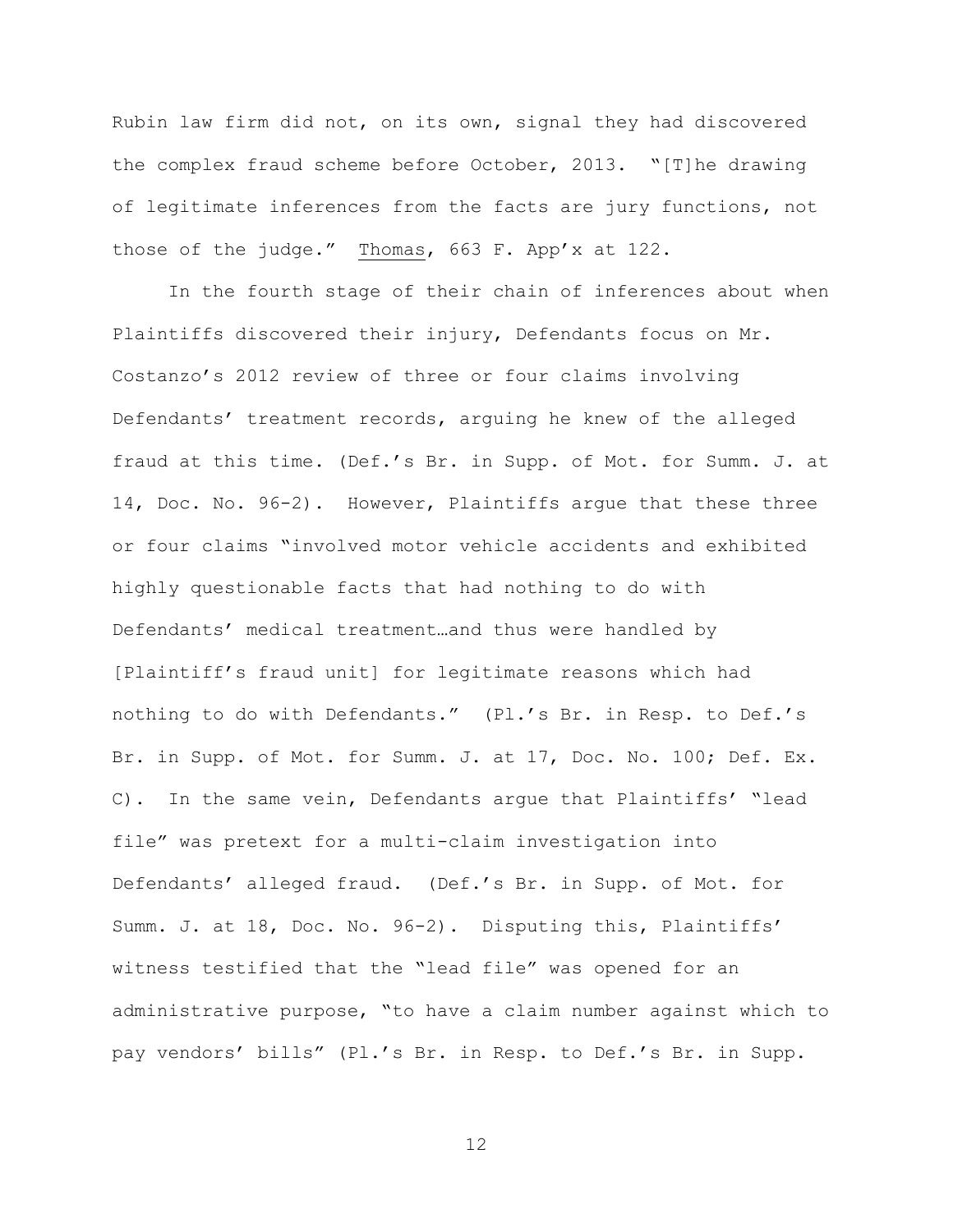of Mot. for Summ. J. at 24, Doc. No. 100), and does not prove they then knew of the fraud.

Defendants impermissibly assume that "the continued entries [by Plaintiffs' fraud investigators] after January 2012 in the lead file demonstrate that State Farm was actively and continuously performing what its own lawyers were calling a RICO investigation into Eastern Approach and Aquatic Therapy." (Def.'s Br. in Supp. of Mot. for Summ. J. at 23, Doc. No. 96-2). Plaintiffs, however, draw attention to Mr. Costanzo's testimony that "neither [Plaintiff] nor [Goldberg, Miller & Rubin] was conducting a 'RICO investigation' in 2011." (Pl.'s Br. in Resp. to Def.'s Br. in Supp. of Mot. for Summ. J. at 17, Doc. No. 100; Pl. Ex. G).

Disputing Defendants' inferences about when they knew of the alleged fraud, Plaintiffs claim that they were only able to discover the "non-credible patterns" of similar treatment after "considering the totality of treatment records of many patients, and then comparing them to each other in a systematic fashion" with the help of an expert medical reviewer and legal counsel. (Pl.'s Br. in Resp. to Def.'s Br. in Supp. of Mot. for Summ. J. at 7, 11, 15, Doc. No. 100). According to Plaintiffs, their delay in discovering the alleged fraud was due to Defendants' use of the WritePad software's 'randomization' feature, which allowed Defendants to "hide that they were not legitimately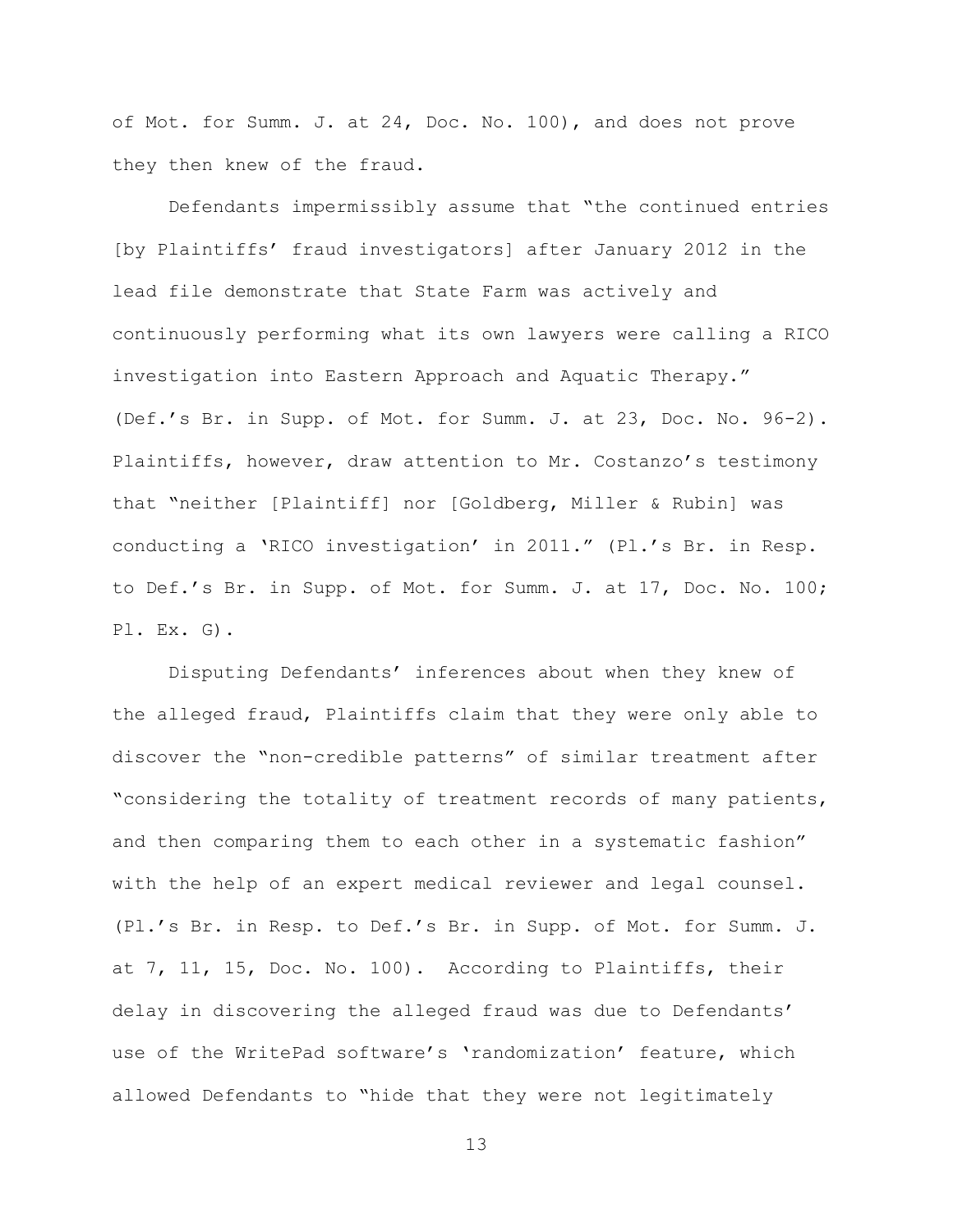evaluating and treating patients' individual symptoms and needs, and to conceal the fraudulent nature of their Initial Examinations, Daily Visit Notes, re-examinations, and Discharge Summaries." (Pl. Ex. E at 2, 6).

Two additional factors, Plaintiffs argue, contribute to the genuine dispute over when Plaintiffs became aware of the alleged fraud, and why, even if they used "reasonable diligence" to discover it, it evaded them. First, the method by which Defendants submitted their claims: piecemeal ("for only a portion of the treatment dates per patient at a time" (Pl. Ex. F)), making it difficult for "patterns across multiple patients over time" to be discerned by a claim specialist who "typically lack[s] the expertise to observe complex medical patterns" (Pl.'s Br. in Resp. to Def.'s Br. in Supp. of Mot. for Summ. J. at 10, Doc. No. 100). Second, Plaintiffs were required by Pennsylvania Law to issue payment within thirty days. 75 Pa. C.S.A. §1716. Id. at 9. Thus, a reasonable factfinder could determine that to comply with this law, Plaintiffs paid even those claims that were under investigation yet had not been identified as fraudulent.

We find that whether the two-year statute of limitations period for Plaintiffs' statutory insurance fraud claim should be tolled is genuinely disputed. Here, a reasonable factfinder could find that despite Plaintiffs' reasonable diligence in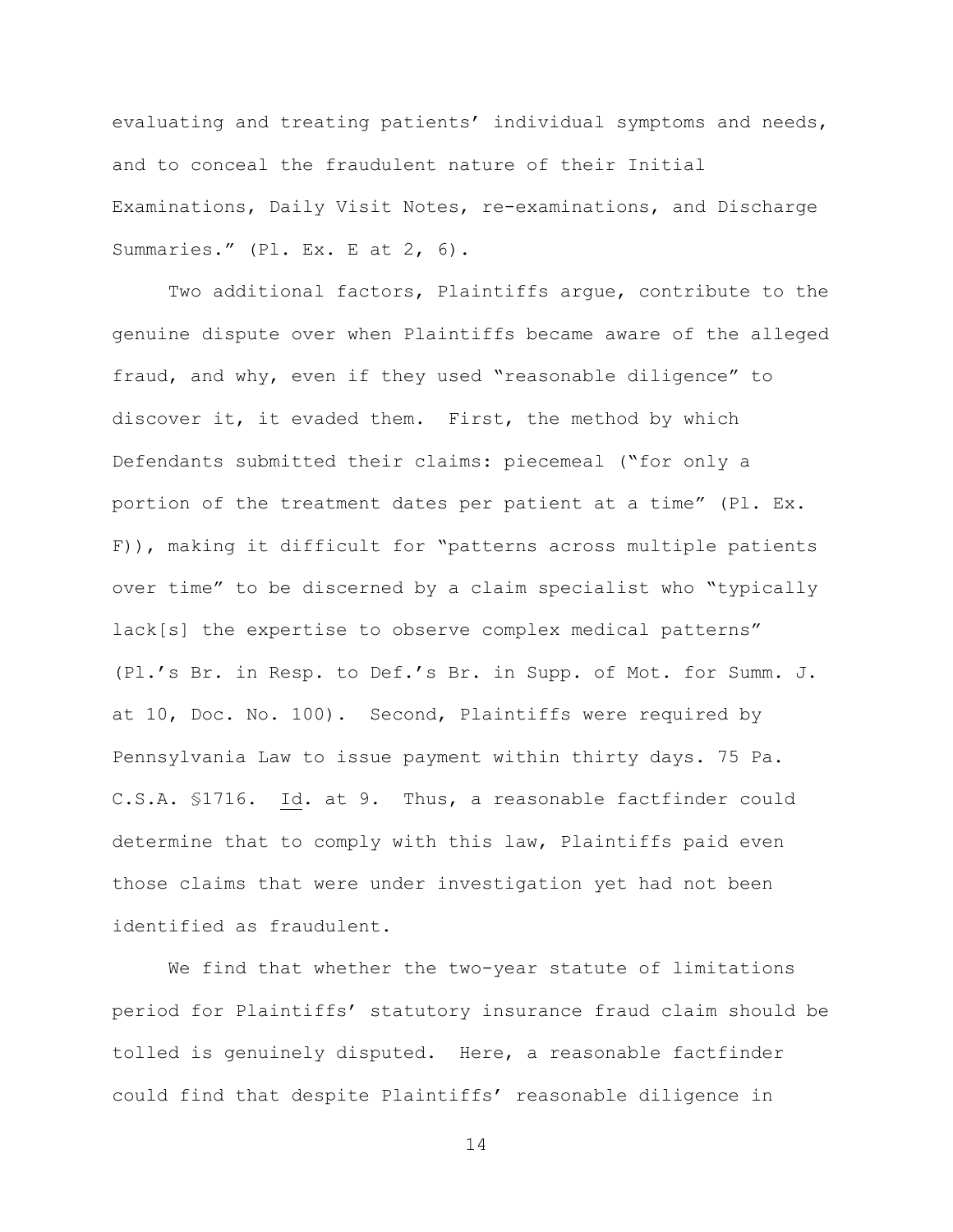discovering their injury, they did not discover the alleged fraud until September, 2014, after reviewing hundreds of Defendants' records with the assistance of an expert medical reviewer and counsel. "[T]he ordinary rule should apply that factual issues pertaining to the plaintiff's notice and diligence are for the jury." Wilson v. El-Daief, 964 A.2d 354, 362 (Pa. 2009), citing Fine 870 A.2d at 859. Where there are "genuine issues of material fact as to [Defendants'] statute of limitations defense," summary judgment is inappropriate. Fine 870 A.2d at 859. We find the facts are not "so clear that reasonable minds cannot differ," Schmidt v. Skolas, 770 F.3d 241, 251 (3d Cir. 2014) and therefore we deny Defendants' motion to determine the commencement of the limitations period as a matter of law.

Defendants also contend that Plaintiffs' request for damages should be barred because 95% of Plaintiffs' claimed damages were incurred from payments they made before October 30, 2013; i.e. before the two-year statute of limitations period began. (Def.'s Br. in Supp. of Mot. for Summ. J. at 37, Doc. No. 96-2 at 3). We find that a reasonable factfinder could conclude that tolling is appropriate because Plaintiffs were unable to discover the alleged fraud as a result of the scheme's complexity and Defendants' efforts to conceal it. Accordingly, summary judgment is inappropriate; the matter of the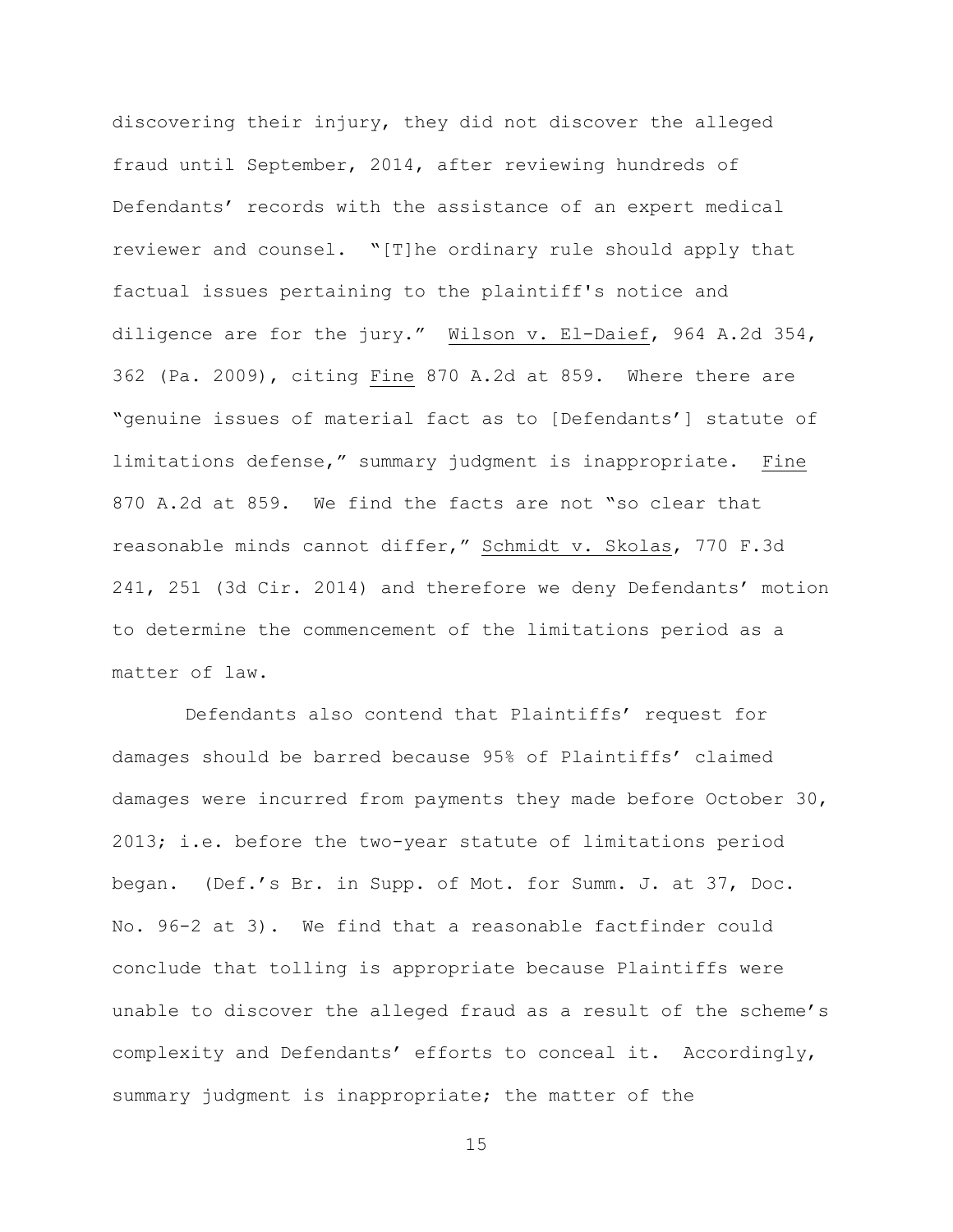commencement of the statute of limitations period under 18 Pa.C.S.A. §4117 et. seq. must proceed to trial.

*B. Common Law Fraud*

Justifiable reliance is an element of common law fraud under Pennsylvania law, [Santana Prods., Inc. v. Bobrick Washroom](https://1.next.westlaw.com/Link/Document/FullText?findType=Y&serNum=2006194821&pubNum=0000506&originatingDoc=I3ba70e901d9711e68cefc52a15cd8e9f&refType=RP&fi=co_pp_sp_506_136&originationContext=document&transitionType=DocumentItem&contextData=(sc.UserEnteredCitation)#co_pp_sp_506_136)  [Equip., Inc., 401 F.3d 123, 136 \(3d Cir. 2005\).](https://1.next.westlaw.com/Link/Document/FullText?findType=Y&serNum=2006194821&pubNum=0000506&originatingDoc=I3ba70e901d9711e68cefc52a15cd8e9f&refType=RP&fi=co_pp_sp_506_136&originationContext=document&transitionType=DocumentItem&contextData=(sc.UserEnteredCitation)#co_pp_sp_506_136) Thus, whether Plaintiffs were justified in relying on Defendants' representations is material to the outcome of Plaintiffs' common law fraud claim. Defendants' argue that Plaintiffs are barred from any relief on this claim because they could not have 'justifiably relied' on Defendants records when issuing payments.

Defendants infer that by 2011, at the disputed start of the RICO investigation, through 2012, when Plaintiffs referred all claims involving Defendants to its fraud investigation unit, Plaintiffs "actually believed that every treatment record of the Defendants was entirely false" (Def.'s Br. in Supp. of Mot. for Summ. J. at 39), therefore Plaintiffs could not have relied on these records. Yet, as we reasoned when denying Defendants' Motion to Dismiss, "[w]hether State Farm's reliance on the submissions by the Defendants was reasonable or justified is a question of fact; this is precisely the kind of inquiry that is best decided by a jury…." State Farm Mut. Auto. Ins. Co. v. Stavropolskiy, No. 15-CV-5929, 2016 WL 2897427, at \*3 (E.D. Pa.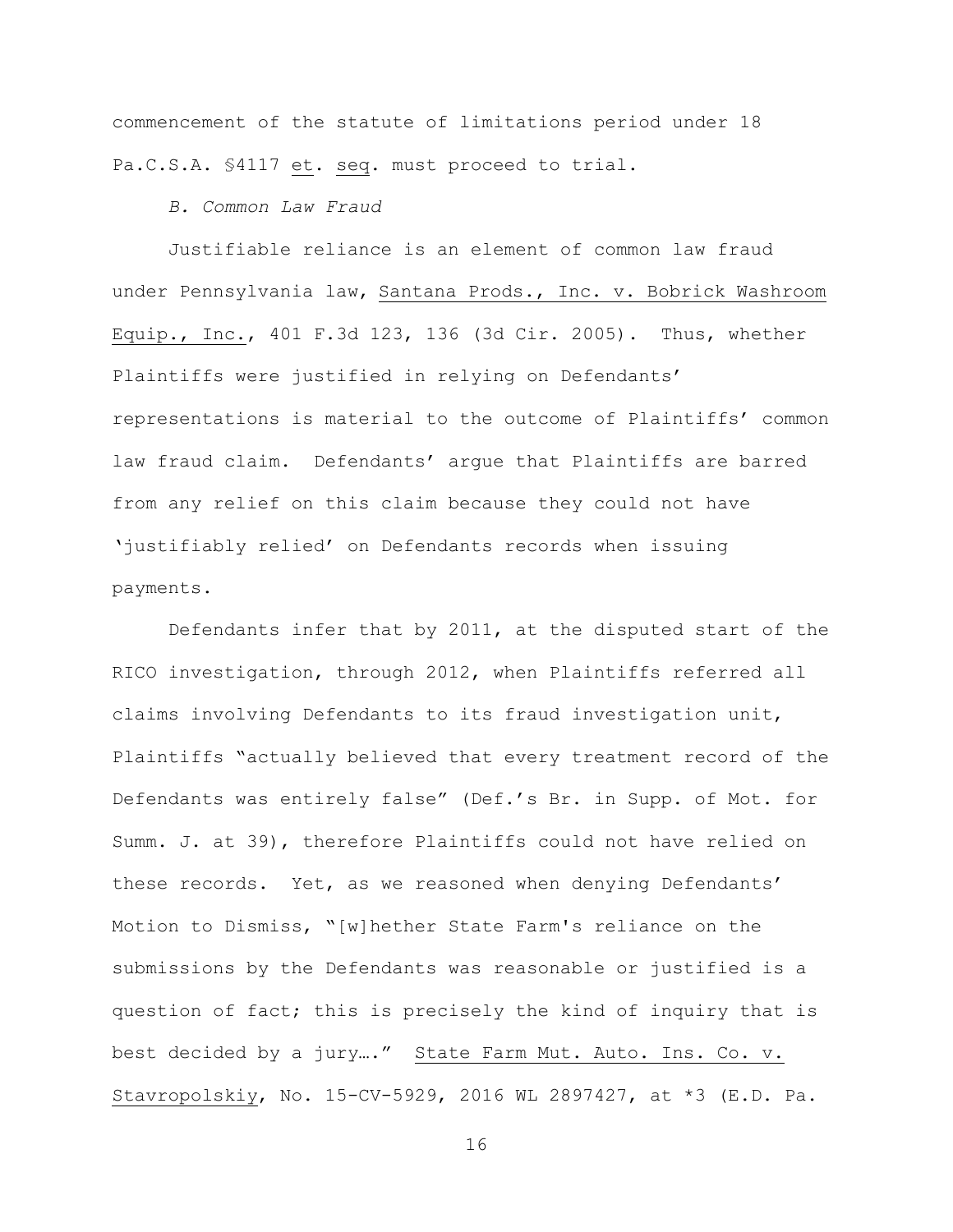May 18, 2016). A reasonable factfinder could accept Plaintiffs' testimony as credible and conclude that Plaintiffs did not discover the alleged fraud until reviewing hundreds of Defendants' treatment records with the help of an expert and counsel, and that Plaintiffs therefore justifiably relied on Defendants' representations prior to discovering the complex fraud scheme. We deny summary judgment and find the issue of justifiable reliance must go to a jury.

*C. Laches*

Defendants argue that Plaintiffs' delay in bringing this suit has prejudiced them because it has "effectively deprived [the Defendants] of the critical factual defense" of patient memories of treatment they received. (Def.'s Br. in Supp. of Mot. for Summ. J. at 40, Doc. No. 96-2). "The party asserting laches as a defensive bar must establish (1) an inexcusable delay in bringing the action and (2) prejudice." In re Mushroom Transp. Co., Inc. 382 F.3d 325, 337 (3d Cir. 2004), e.g., [United](https://1.next.westlaw.com/Link/Document/FullText?findType=Y&serNum=1999153366&pubNum=506&originatingDoc=I61779bec7c8a11d99c4dbb2f0352441d&refType=RP&fi=co_pp_sp_506_208&originationContext=document&transitionType=DocumentItem&contextData=(sc.UserEnteredCitation)#co_pp_sp_506_208)  [States Fire Ins. Co. v. Asbestospray, Inc.](https://1.next.westlaw.com/Link/Document/FullText?findType=Y&serNum=1999153366&pubNum=506&originatingDoc=I61779bec7c8a11d99c4dbb2f0352441d&refType=RP&fi=co_pp_sp_506_208&originationContext=document&transitionType=DocumentItem&contextData=(sc.UserEnteredCitation)#co_pp_sp_506_208)*,* 182 F.3d 201, 208 [\(3d Cir. 1999\).](https://1.next.westlaw.com/Link/Document/FullText?findType=Y&serNum=1999153366&pubNum=506&originatingDoc=I61779bec7c8a11d99c4dbb2f0352441d&refType=RP&fi=co_pp_sp_506_208&originationContext=document&transitionType=DocumentItem&contextData=(sc.UserEnteredCitation)#co_pp_sp_506_208)

Plaintiffs counter that laches is inapplicable because any delay in bringing this suit resulted from Defendants' efforts to conceal the fraud from discovery, and that any loss of evidence would not prejudice Defendants. Thus, Plaintiffs argue that their "inability to immediately recognize the well-hidden and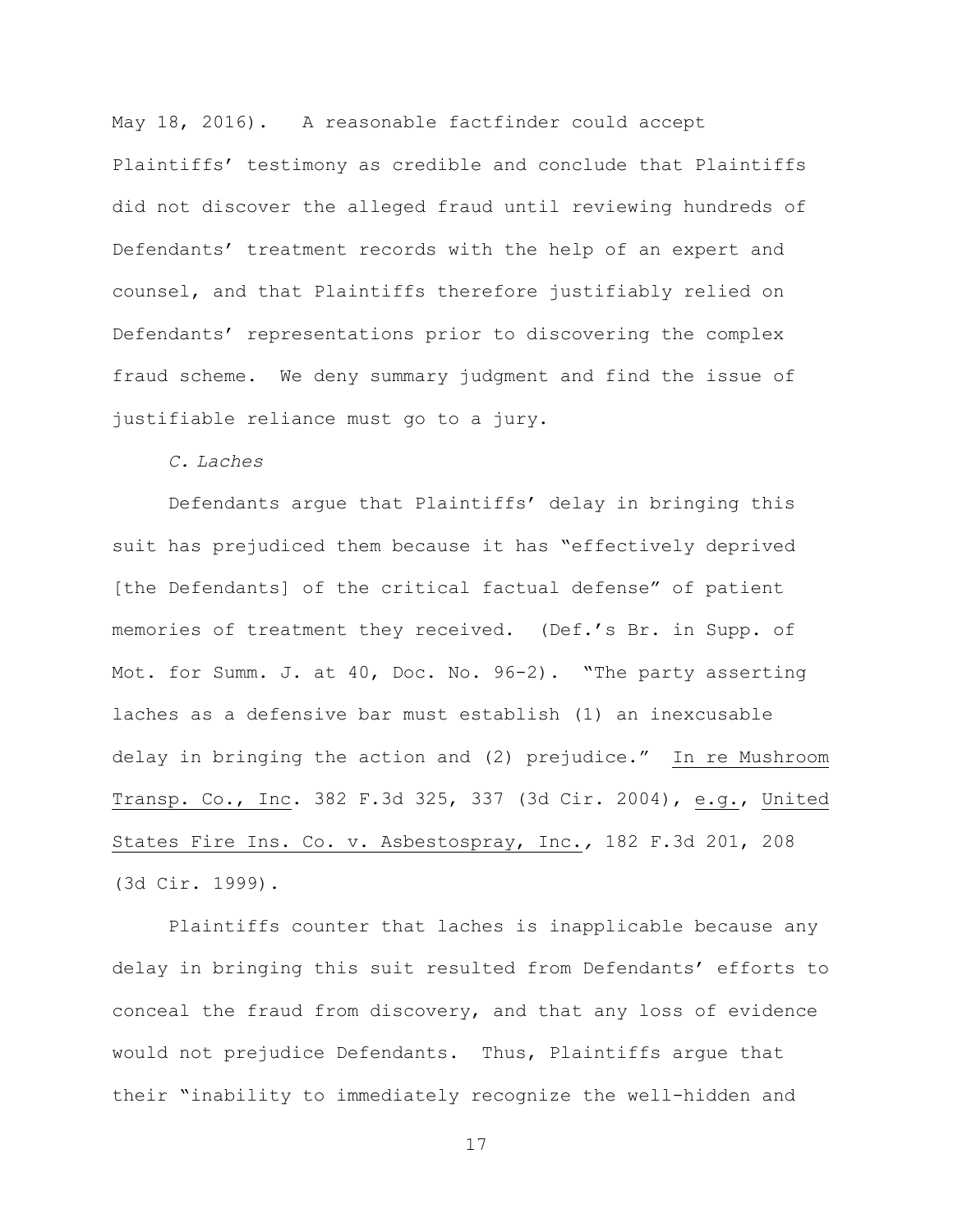complex fraud at issue in this case is not 'inexcusable.'" (Pl.'s Br. in Resp. to Def.'s Br. in Supp. of Mot. for Summ. J. at 31). Second, Plaintiffs argue that any patient recollections' that may have diminished during the time lapse between treatment and the start of litigation is merely one portion of relevant evidence to constitute Defendants' defense to fraud. The primary allegation is not that patients did not receive treatment. Rather, the central issue is "whether the records Defendants' used to seek payment from [Plaintiffs] were legitimate," and whether Defendants fraudulently concealed that they fabricated records for the purpose of inducing payment. Id.

There is no "[p]resumption of 'inexcusable delay and prejudice'" because whether the "statutory limitations period that would bar legal relief has expired," is genuinely disputed. Id. at 337, (quoting [E.E.O.C. v. Great Atlantic & Pacific Tea](https://1.next.westlaw.com/Link/Document/FullText?findType=Y&serNum=1984124236&pubNum=350&originatingDoc=I61779bec7c8a11d99c4dbb2f0352441d&refType=RP&originationContext=document&transitionType=DocumentItem&contextData=(sc.UserEnteredCitation))  Co., [735 F.2d 69 \(3d Cir.1984\)\)](https://1.next.westlaw.com/Link/Document/FullText?findType=Y&serNum=1984124236&pubNum=350&originatingDoc=I61779bec7c8a11d99c4dbb2f0352441d&refType=RP&originationContext=document&transitionType=DocumentItem&contextData=(sc.UserEnteredCitation)). "Such determinations are typically within the jury's province unless 'the facts are so clear that reasonable minds cannot differ.'" Id. at 339, (quoting [Melley v. Pioneer Bank, N.A.,](https://1.next.westlaw.com/Link/Document/FullText?findType=Y&serNum=2003716391&pubNum=162&originatingDoc=I61779bec7c8a11d99c4dbb2f0352441d&refType=RP&fi=co_pp_sp_162_1201&originationContext=document&transitionType=DocumentItem&contextData=(sc.UserEnteredCitation)#co_pp_sp_162_1201) 834 A.2d 1191, 1201 (Pa. [Super. Ct. 2003\).](https://1.next.westlaw.com/Link/Document/FullText?findType=Y&serNum=2003716391&pubNum=162&originatingDoc=I61779bec7c8a11d99c4dbb2f0352441d&refType=RP&fi=co_pp_sp_162_1201&originationContext=document&transitionType=DocumentItem&contextData=(sc.UserEnteredCitation)#co_pp_sp_162_1201) Where the facts are not so clear as to the commencement of the limitations period, Defendants' affirmative defense of laches cannot be decided at summary judgment because both elements of the defense, "inexcusable delay" and "prejudice," are not beyond reasonable dispute.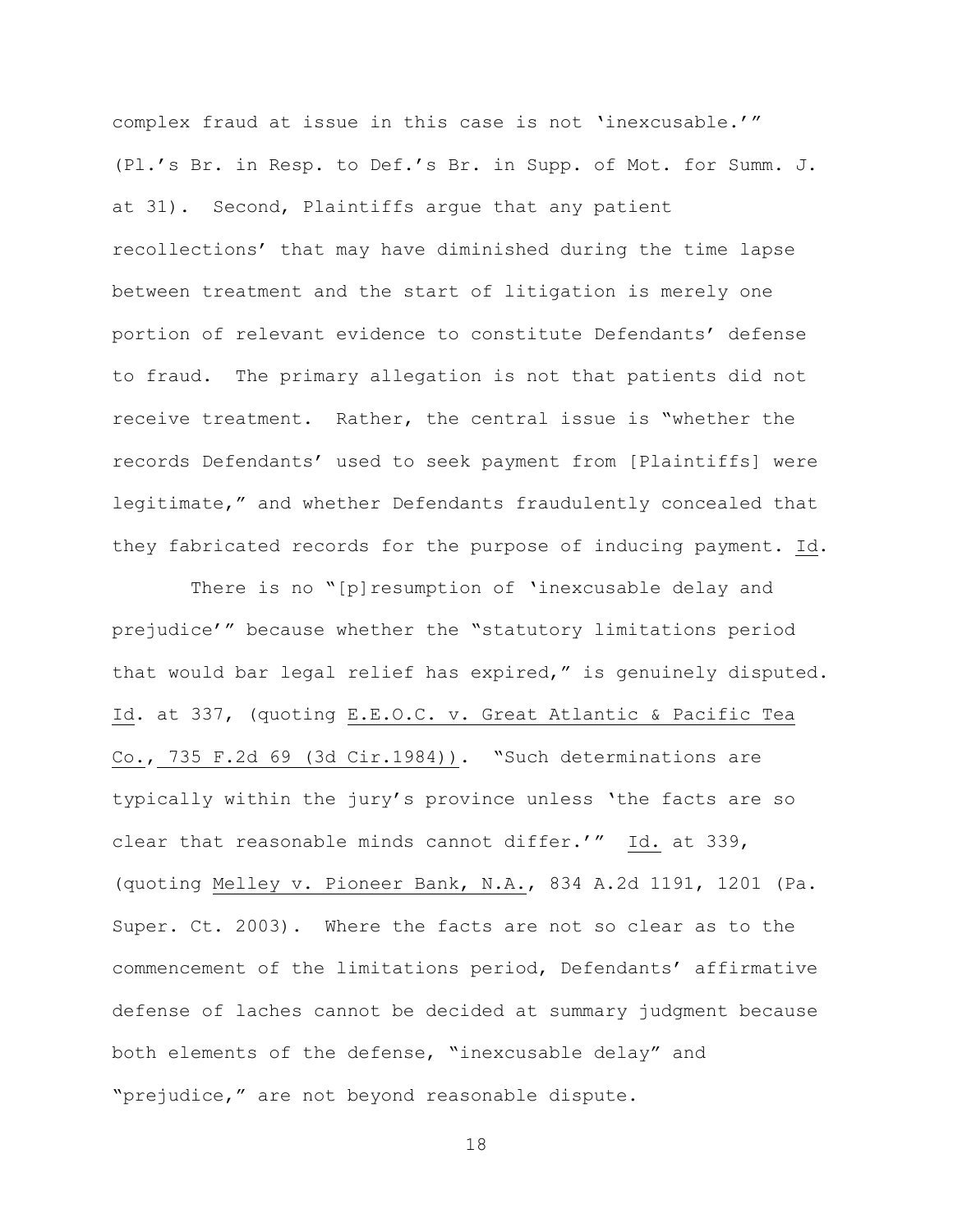#### **Plaintiff's Motion for Partial Summary Judgment.**

## **I. FACTUAL BACKGROUND**

Defendants filed a separate action in the Pennsylvania Court of Common Pleas, (Doc. No. 97-4), alleging that since 1986, Plaintiffs "crafted and honed a business strategy of attacking and undermining the credibility of doctors who treat auto accident patients," id., that years of consultation with McKinsey & Company helped Plaintiffs use their Special Investigation Unit (SIU) "to identify doctors to be targeted" as "projects," id., in order to "manufacture an excuse to deny any and all payments" and "intimidate other medical providers throughout the region into providing less care." Id. at 5. Based on these allegations, Defendants claim Plaintiffs "wantonly" violated Pennsylvania's Motor Vehicle Financial Responsibility Law, 75 Pa.C.S.S 1701, et. seq ("MVFRL"), and "intentionally and unlawfully interfered with the economic relationship between [Defendants] and their patients" (Pl.'s Mot. Part. Summ. J. at 3, Doc. No. 97) by contacting attorneys of patients receiving treatment from Defendants (Doc. No. 97 at 9). This action was consolidated with Plaintiffs' case alleging Defendants' fraud.

## **II. LEGAL STANDARD**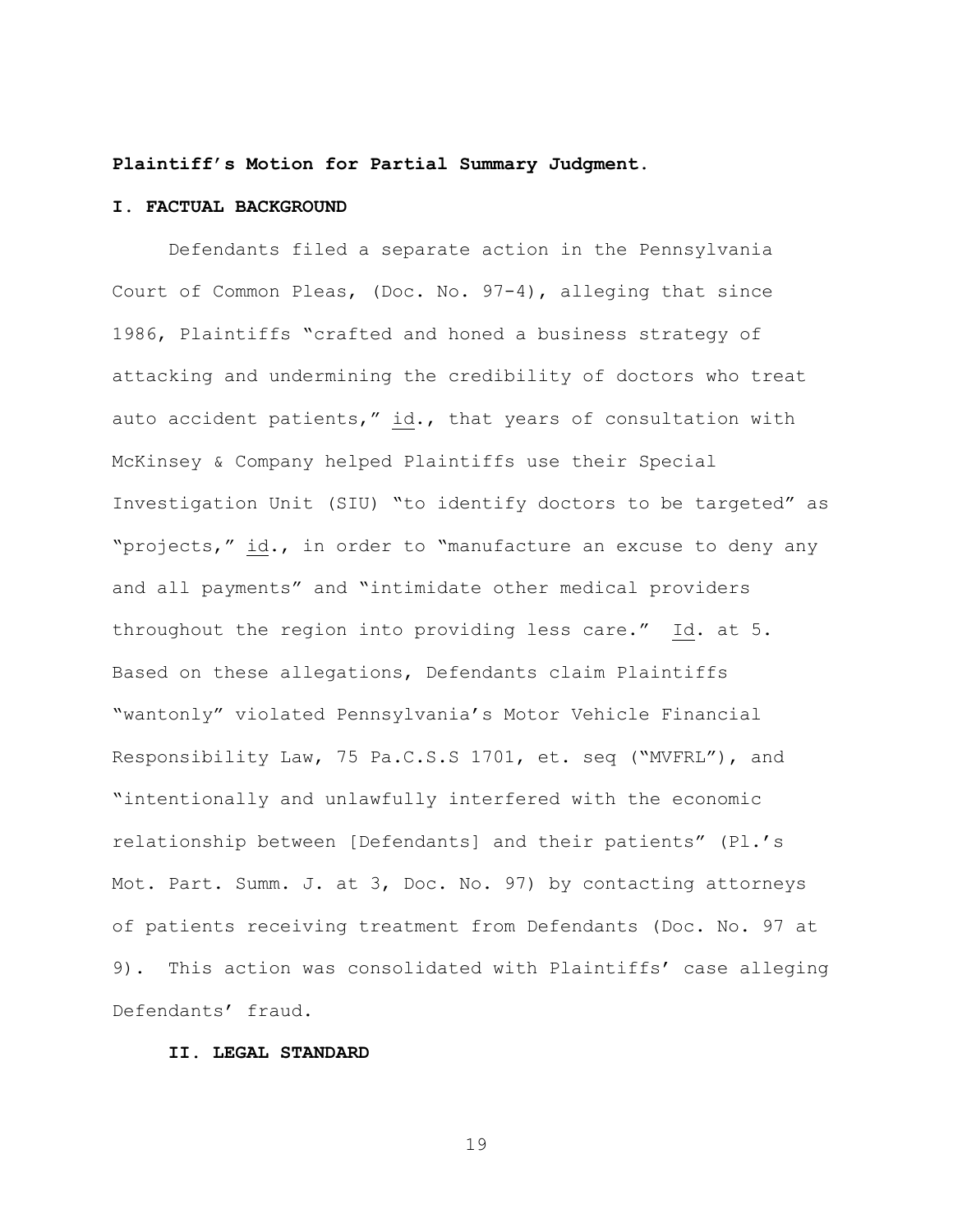"In a bad faith case, summary judgment [in favor of the insurer] is appropriate when there is no clear and convincing evidence that [its] conduct was unreasonable and that it knew or recklessly disregarded its lack of a reasonable basis in denying the claim." Post v. St. Paul Travelers Ins. Co., 691 F.3d 500, 523 (3d Cir. 2012) (quoting Bostick v. ITT Hartford Grp., 56 F.Supp 2d 580, 587 (E.D. Pa. 1999). Summary judgment is appropriate when "the movant shows that there is no genuine dispute as to any material fact and the movant is entitled to judgment as a matter of law." Fed. R. Civ. P. 56(a). A court considering a party's motion for summary judgment, must construe "all evidence. . . .in the light most favorable to the party opposing summary judgment." Anderson v. Liberty Lobby, Inc., 477 U.S. 242, (1986) and "draw all reasonable inferences in that party's favor." Burton v. Teleflex, Inc. 707 F.3d 417, 425 (3d Cir. 2013). "[T]he moving party is entitled to judgment as a matter of law when the non-moving party fails to make 'a sufficient showing on an essential element of her case with respect to which she has the burden of proof.'" Moody v. Atlantic City Board of Education, 870 F.3d 206, 213 (3d Cir. 2017)(quoting Celotex Corp. v. Catrett, 477 U.S. 317, 323, 106 S. Ct. 2548, 91 L. Ed.2d 265 (1986)). The non-moving party cannot rely on "bare assertions, conclusory allegations or suspicions to show the existence of a genuine issue." Podobnik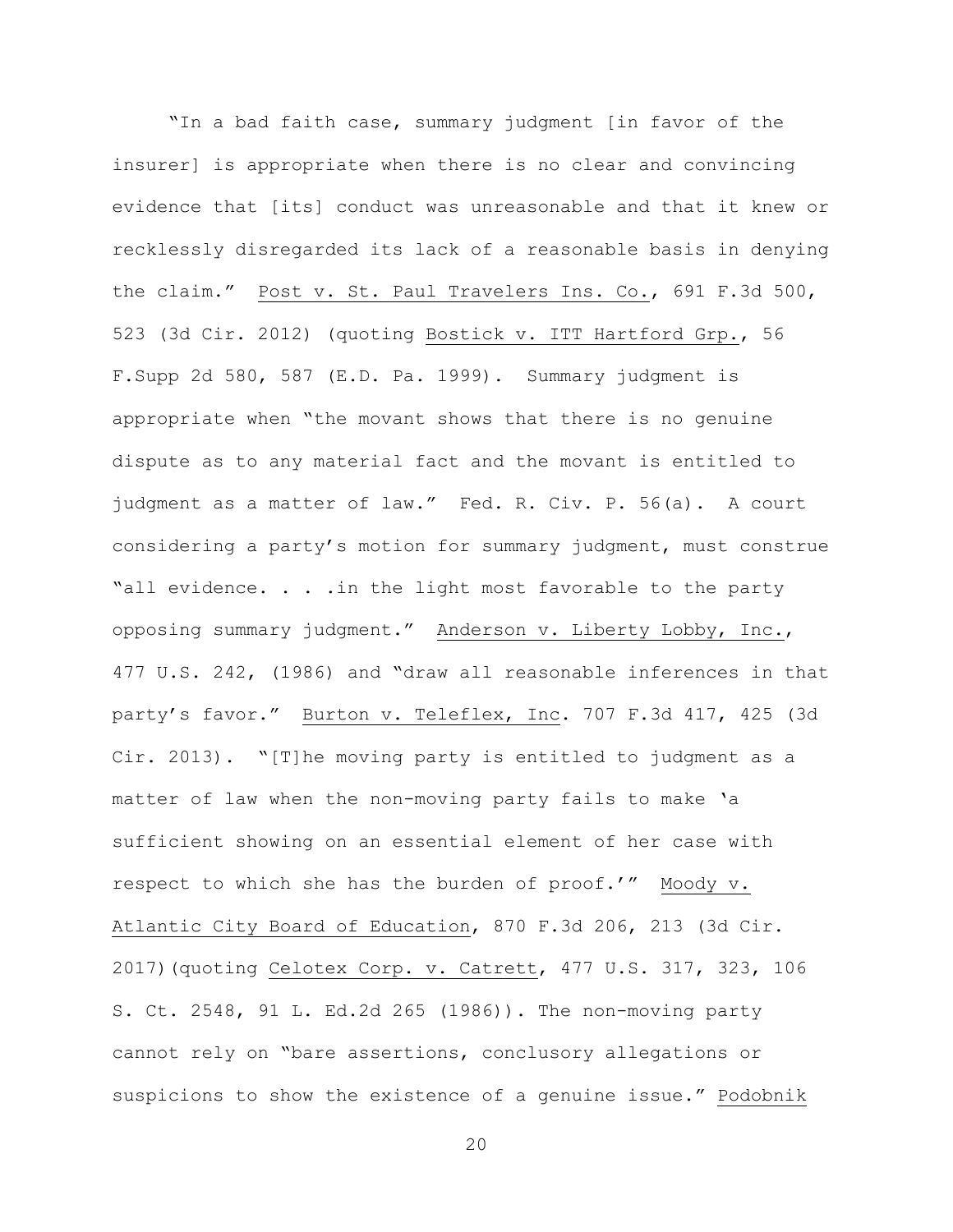v. U.S. Postal Serv., 409 F.3d 584, 594 (3d Cir. 2005). E.g., Larkin v. Methacton Sch. Dist., 773 F.Supp. 2d 508, 21 (E.D. Pa. 2011) (quoting Fireman's Ins. Co. v. DuFresne, 676 F.2d 965, 969 (3d Cir. 1982) (explaining that nonmoving party, although afforded "justifiable inferences," may not avoid summary judgment and have his case proceed to the jury "merely upon bare assertions, conclusory allegations or suspicions").

### **III. DISCUSSION**

Pennsylvania's Motor Vehicle Responsibility Law (MVFRL) requires "automobile insurers to provide medical benefit coverage 'for reasonable and necessary medical treatment and rehabilitative services' after a motor vehicle accident." Odgers v. Progressive Northern Ins. Co., 112 F.Supp. 3d 286, 289 (M.D. Pa. June 23, 2015). Under the MVFRL, medical providers are able to recover "in the event an insurer is found to have acted with no reasonable foundation in refusing" payment, and treble damages are available "if a court finds the insurer's conduct wanton." Id. Defendants argue that Plaintiffs violated the MVFRL by unreasonably and in bad faith denying all Defendants' treatment claims submitted after the start of Plaintiffs' 2015 fraud action, without "any consideration of the actual treatment provided or injuries suffered by the patients." (Def.'s Resp. to Pl.'s Mot. for Part. Summ. J. at 6, Doc. No. 98). Under §1797 of the MVFRL, treble damages are available if the claiming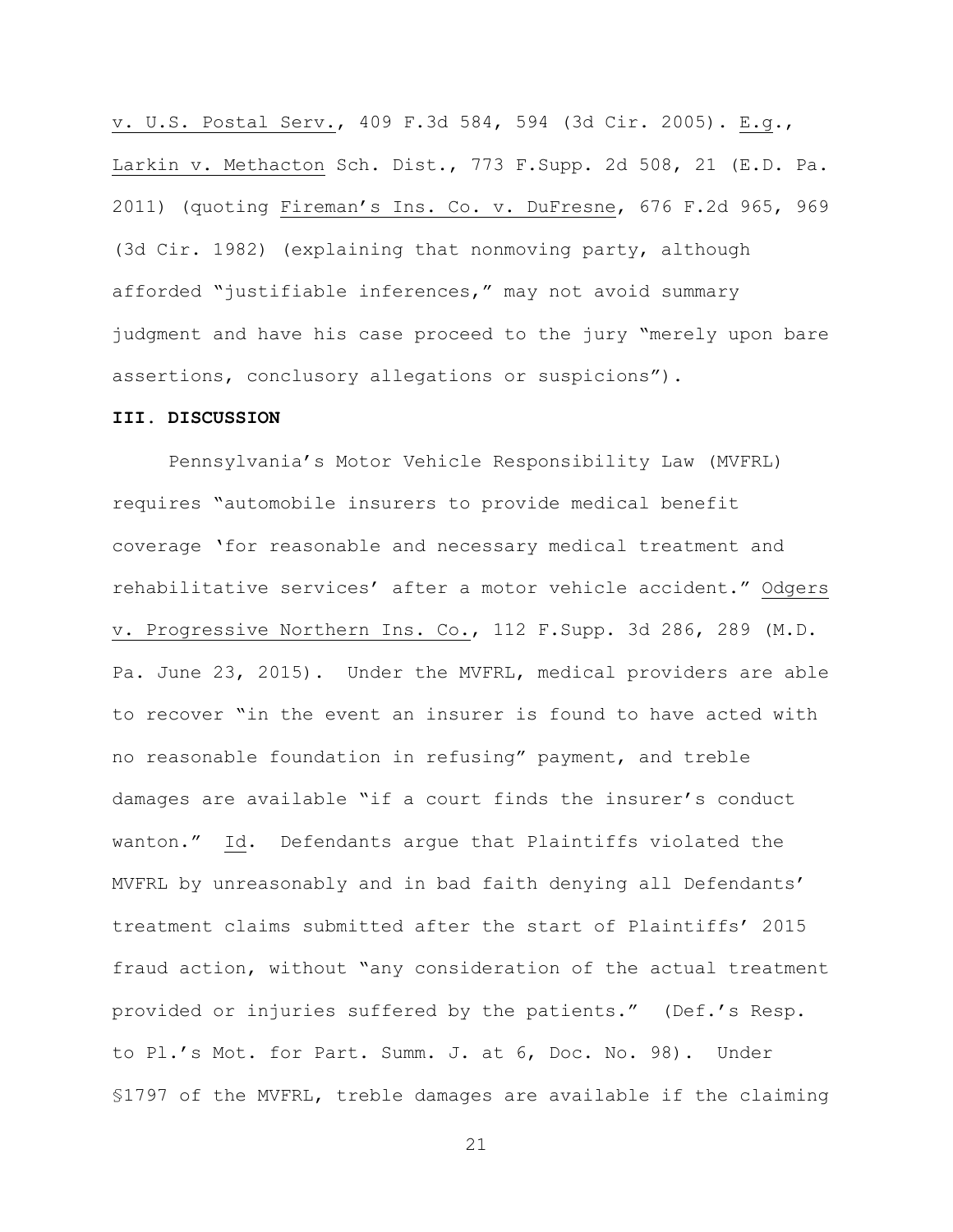party can prove "1) they submitted bills for reasonable and necessary treatment, 2) Plaintiffs did not challenge the bills before a Peer Review Organization ("PRO"), and 3) Plaintiffs' conduct was 'wanton'." §1797(b)(4). "Wanton and bad faith may be equated, because intentionally doing an unreasonable act (acting wantonly) is the equivalent of knowingly ignoring a lack of a reasonable belief for a denial (acting in bad faith)." Rudisill v. Cont'l Ins. Co., 2001 WL 1167498, at \*2 (E.D. Pa. Sept. 13, 2001) (quoting Morrison v. Mountain Laurel Assurance Co., 748 A.2d 689, 691-92 (Pa. Super. Ct. 2000).

In moving for partial summary judgment, Plaintiffs argue that their "conduct in denying bills for the same services by the same providers for which [State Farm] has alleged a widespread medical fraud, pending resolution of this case, cannot be 'wanton' conduct. . . .under the MVFRL." (Pl.'s R. to Def.'s Resp. to Pl.'s Mot. for Part. Summ. J. at 5, Doc. No. 105). Defendants are unable to show 'clear and convincing evidence' of Plaintiffs' bad faith; they have shown no evidence that the insurer, "(1) did not have a reasonable basis for denying benefits under the policy and (2) knew or recklessly disregarded its lack of a reasonable basis for denying the claim." Post, 691 F.3d at 522 (3d Cir. 2012) (quoting Condio v. Erie Ins. Exch., 899 A.2d 1136, 1143 (Pa. Super. Ct. 2006)).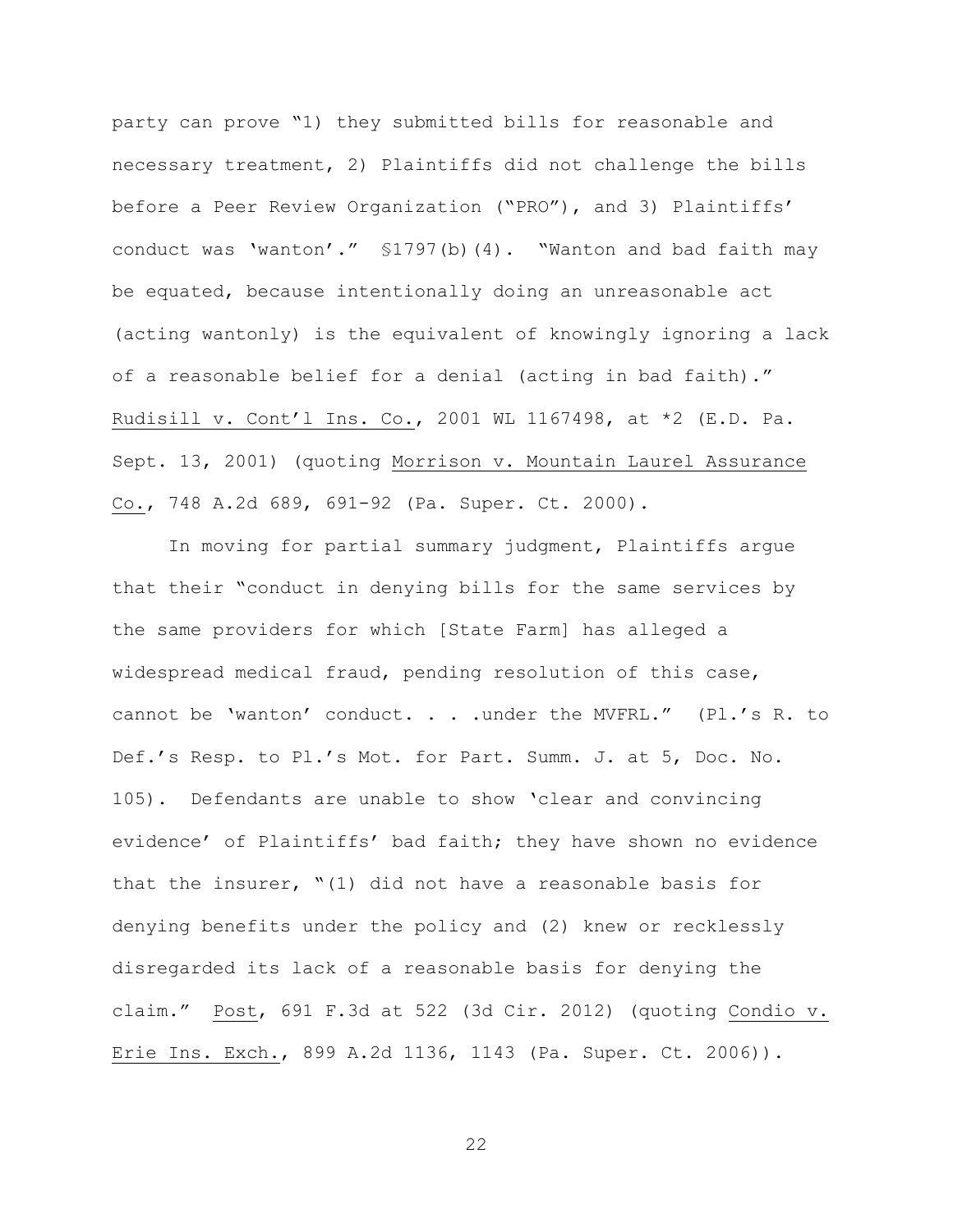Defendants rely on evidence that Mr. Costanzo testified that after filing this litigation, Plaintiffs used a TIN (Tax Identification Number) Diversion to direct Defendants' bills to a designated adjuster and then deny payment. Even construing this evidence in the light most favorable to Defendants, evidence of diversion to an adjuster, absent any other evidence to support a claim of Plaintiffs' bad faith, does not establish a genuine dispute whether Plaintiffs denied payment "wantonly" or "in bad faith" under MVFRL §1797(b)(4). Mr. Costanzo in fact testified that "[a]t the time the TIN block was issued, State Farm made a decision to not pay those claims until they were reviewed and then once they're reviewed, if they're consistent with the [fraud action] allegations, then they would be denied." (Def.'s Ex. D. at 182). We find it beyond general dispute that Plaintiffs did not act in bad faith and did not lack a reasonable basis in denying Defendants claims that were received after the start of Plaintiffs' fraud litigation. Without "clear and convincing evidence that [an insurer's] conduct was unreasonable and that it knew or recklessly disregarded its lack of a reasonable basis in denying the claim," Post, 691 F.3d at 523 (quoting Bostick v. ITT Harford Grp., 56 F.Supp. 2d 580, 587 (E.D. Pa. 1999), summary judgment is appropriate.

Defendants show no evidence in support of their assertion that Plaintiffs used "mere accusations of fraud to drive down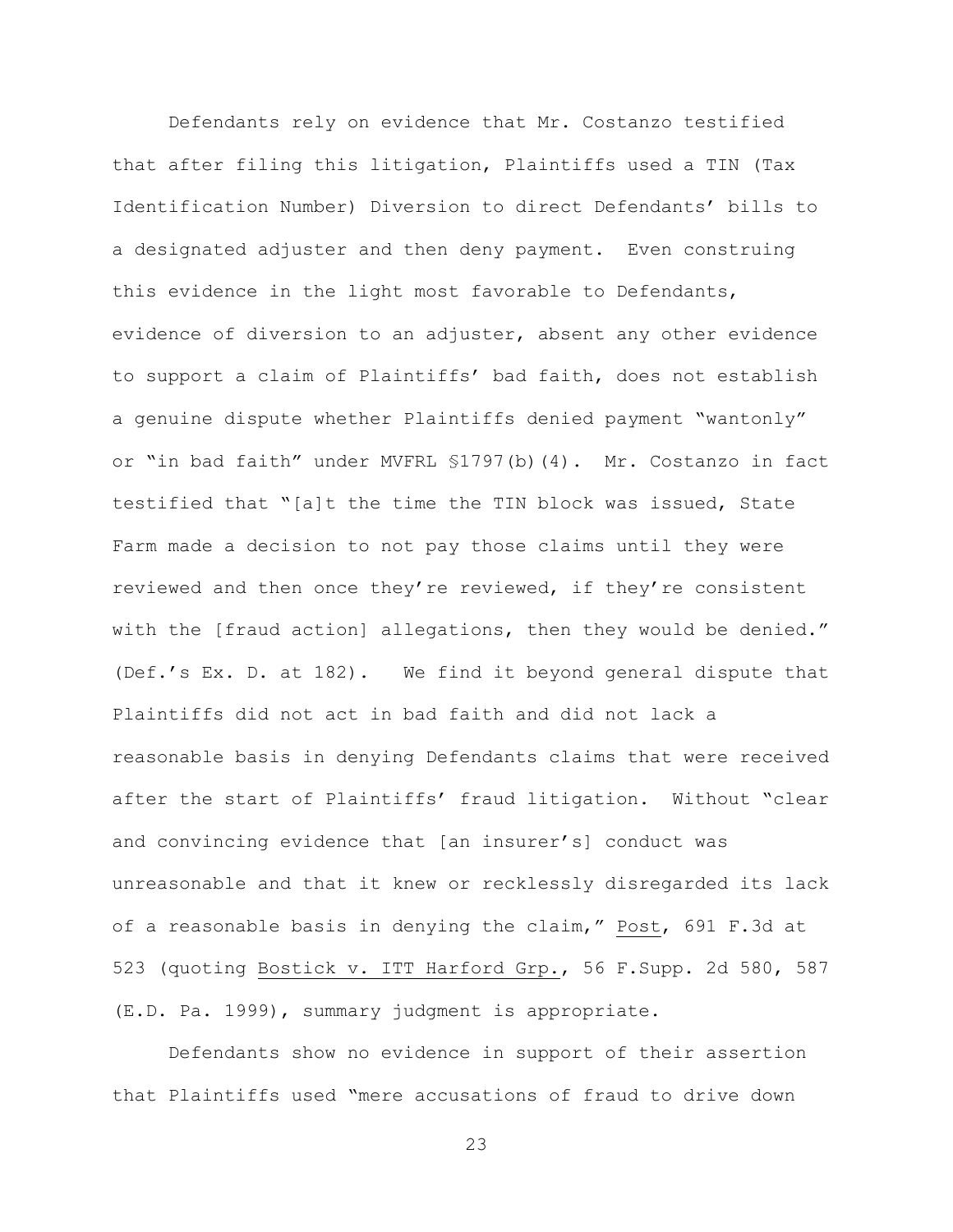claim payments." (Def.'s Resp. Pl.'s Mot. Part. Summ. J. at 7, Doc. No. 98). On the contrary, Defendants used the attorneyclient privilege to avoid testifying to "facts which allegedly support their State Court Action claim." Id. at 15. See Larkin v. Methacton Sch. Dist. 773 F.Supp. 2d 508, 521 (E.D. Pa. 2011)("Bare assertions, conclusory allegations or suspicions" will not defeat summary judgment). See Robertson v. Allied Signal, Inc. 914 F.2d 360, 382 (3d Cir. 1990) ("[A]n inference based upon a speculation or conjecture does not create a material factual dispute sufficient to defeat entry of summary judgment").

We find Plaintiffs have met their burden in showing there is no genuine dispute that they stopped payment to Defendants for post-litigation bills out of a "bona fide belief that Defendants' bills were fraudulent," after "observing noncredible patterns in Defendants' records" indicating to Plaintiffs that the records had been falsified in order to induce payment. (Pl.'s Mot. Part. Summ. J. at 14, Doc. No. 97). Since Defendants offer no competing evidence of Plaintiffs' alleged bad faith in denying their claims, no reasonable jury would be able to find that Plaintiffs' "wantonly" violated Pennsylvania's Motor Vehicle Financial Responsibility Law. The record establishes beyond genuine dispute that Plaintiffs had a basis for denying Defendants' claims submitted after the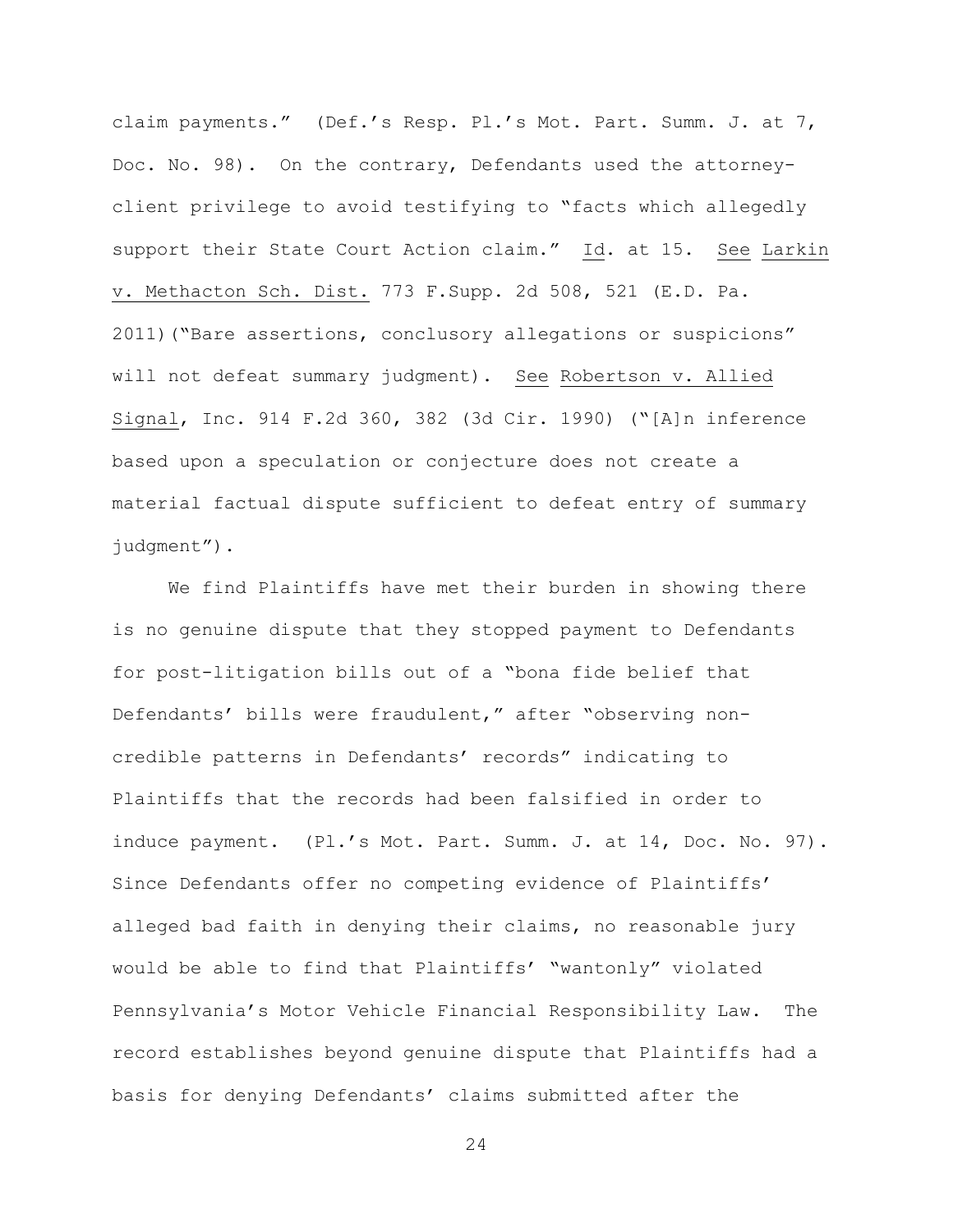commencement of this litigation, when Plaintiffs were on alert that Defendants' claims could be fraudulent. We therefore grant Plaintiffs' motion for partial summary judgment and Defendants are precluded from seeking treble damages under §1797 of the Motor Vehicle Financial Responsibility Law ("MVFRL").

## **IV. CONCLUSION**

For the reasons stated in the preceding Memorandum Opinion, Defendants' Motion for Summary Judgment is denied and Plaintiffs' Motion for Partial Summary Judgment is granted. An appropriate Order will follow.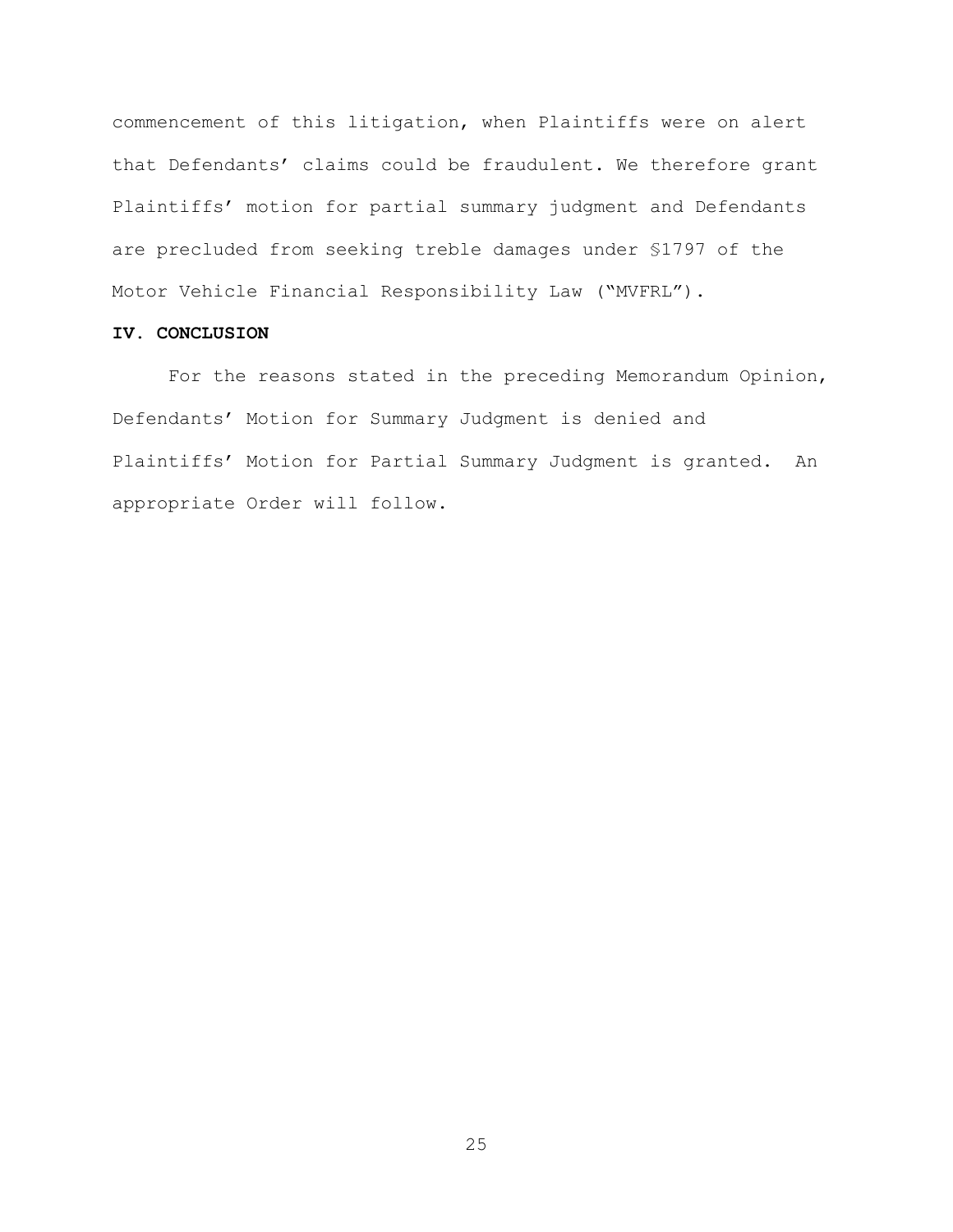# **IN THE UNITED STATES DISTRICT COURT FOR THE EASTERN DISTRICT OF PENNSYLVANIA**

| STATE FARM MUTUAL AUTOMOBILE<br>INSURANCE COMPANY, et al., |             |              |
|------------------------------------------------------------|-------------|--------------|
|                                                            | Plaintiffs, | CIVIL ACTION |
| $\mathbf v$ .                                              |             | NO. 15-05929 |
| LEONARD STAVROPOLSKIY, PT., D.C.,<br>et al.                |             |              |
|                                                            | Defendant.  |              |
| EASTERN APPROACH REHABILITATION<br>LLC, et al.,            |             |              |
|                                                            | Plaintiffs, | CIVIL ACTION |
| $V$ .                                                      |             | NO. 16-01374 |
| STATE FARM MUTUAL AUTOMOBILE<br>INSURANCE COMPANY,         |             |              |
|                                                            | Defendant.  |              |

#### **ORDER**

And NOW, this 25th day of September, 2018, upon consideration of Defendants' Motion for Summary Judgment (Doc. 96-2), Plaintiffs' Response thereto (Doc. 100), Defendants' Reply to Plaintiffs' Response to Defendants' Motion for Summary Judgment (Doc. 104), Plaintiffs' Sur-Reply to Defendants' Reply to Plaintiffs' Response to Defendants' Motion for Summary Judgment (Doc. 109), as well as Plaintiffs' Motion for Partial